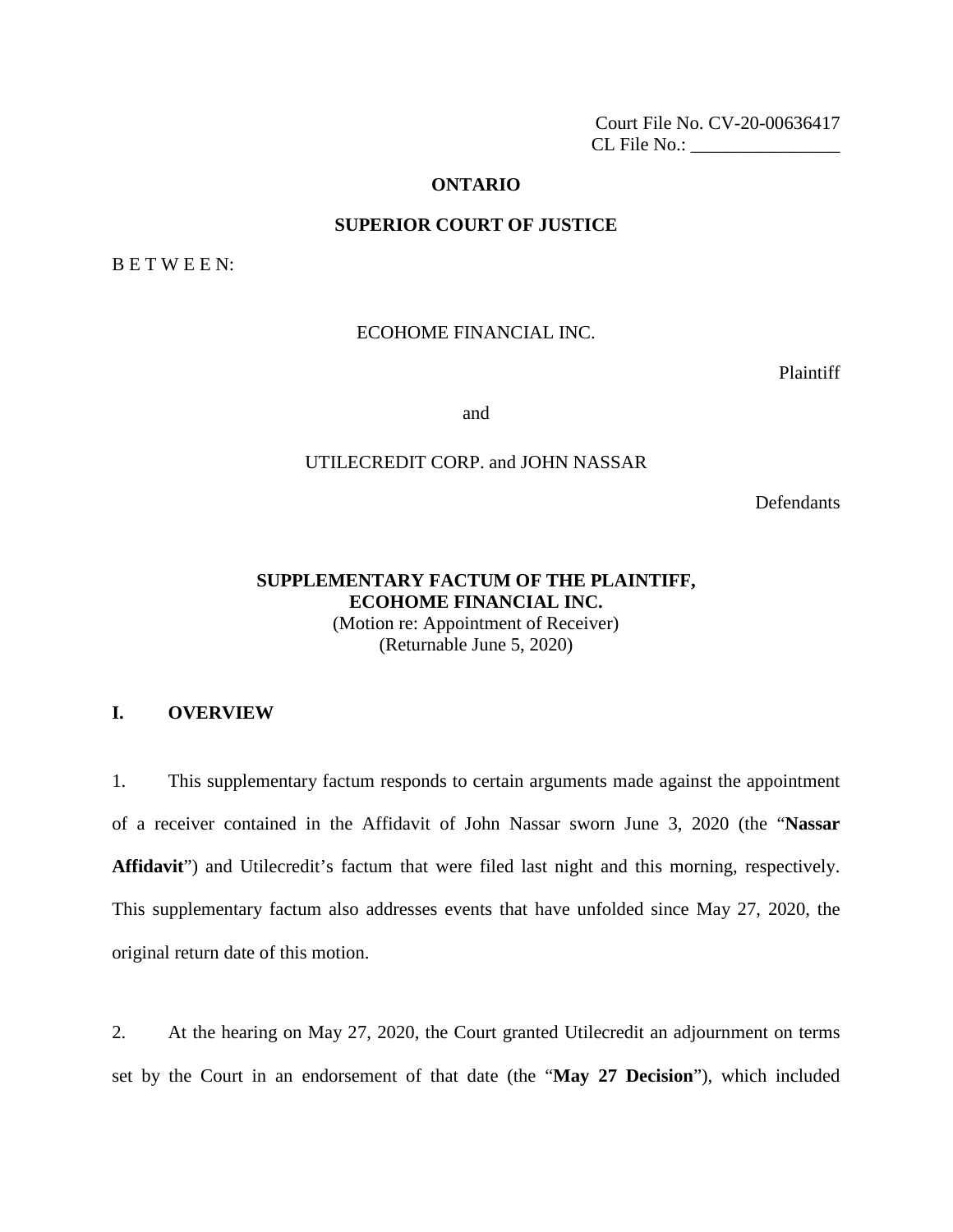requiring Utilecredit to "immediately provide all financial information to which the plaintiff is entitled."

3. After receiving the adjournment the defendants requested, Utilecredit refused to produce any of the financial information requested by EcoHome, notwithstanding the requirement to do so pursuant to the May 27 Decision and the terms of the Amended and Restated Consumer Lease Program Agreement dated as of January 6, 2016 (the "**Program Agreement**") and the General Security Agreement dated August 14, 2015 (the "**GSA**"). Instead, Utilecredit filed a Notice of Intention to Make a Proposal (the "**NOI**") to its creditors in an attempt to stay this motion to appoint a receiver.

4. At 4:50 p.m. June 3, 2020 – a full seven days after the initial hearing in this matter and two business days prior to the peremptory hearing date for the motion – Utilecredit filed the Nassar Affidavit. The Nassar Affidavit makes numerous assertions that are plainly inconsistent with the documentary record before the Court or contradicted by the correspondence between the parties, as set forth in the supplementary affidavit of Brent Houlden sworn June 4, 2020 (the "**Second Houlden Affidavit**"), which was filed in response to the numerous incorrect statements made by Nassar in his affidavit last evening.

5. The last minute attempted procedural tricks of Utilecredit do not displace the fundamental facts of the situation:

(a) EcoHome is a secured creditor of Utilecredit. Utilecredit granted EcoHome a security interest over all of its assets, property and undertakings pursuant to the GSA. The security interest granted under the GSA secures all of Utilecredit's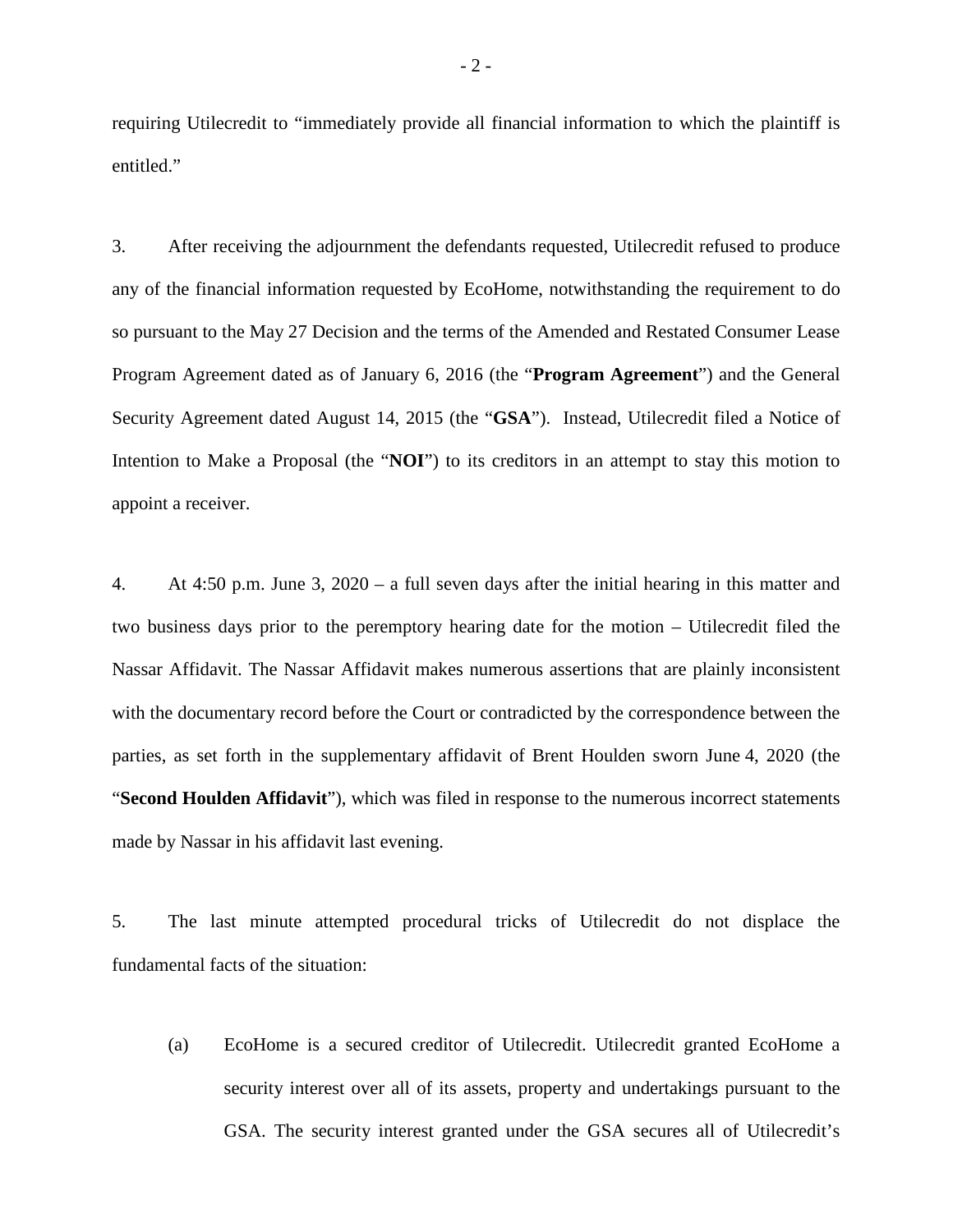present and future obligations, indebtedness and liabilities to EcoHome, whether absolute or contingent. The GSA entitles EcoHome to appoint a receiver in the current circumstances;

- (b) EcoHome is owed at least \$1,589,765 as of March 31, 2020, plus interest and costs. The amount owing to EcoHome will continue to grow as Customer Contracts fall into default over their remaining term. EcoHome has provided Utilecredit with a highly-detailed, transaction-by-transaction calculation of the indebtedness based on data prepared by LeasePlus, an industry leading system to administer financing and leasing contracts. The Lease Reserve Reconciliation (as at December 31, 2019) was most recently provided to Utilecredit in February 2020. The Nassar Affidavit only musters three specified concerns with the calculation, two of which are demonstrably wrong and one of which (relating to NOSI fees) is disputed and highly immaterial. There is strong and compelling evidentiary support before this Court relating to the indebtedness owing by Utilecredit to EcoHome;
- (c) Nassar has repeatedly acknowledged that EcoHome is insolvent, and Utilecredit is admitted to be an "insolvent person" for purposes of the BIA in light of its NOI filing. EcoHome is the only secured creditor of Utilecredit. Based on the claims summary prepared in connection with the NOI, EcoHome's claim represents 99% of all claims against Utilecredit. EcoHome is effectively the only creditor to whom Utilecredit would be making a proposal;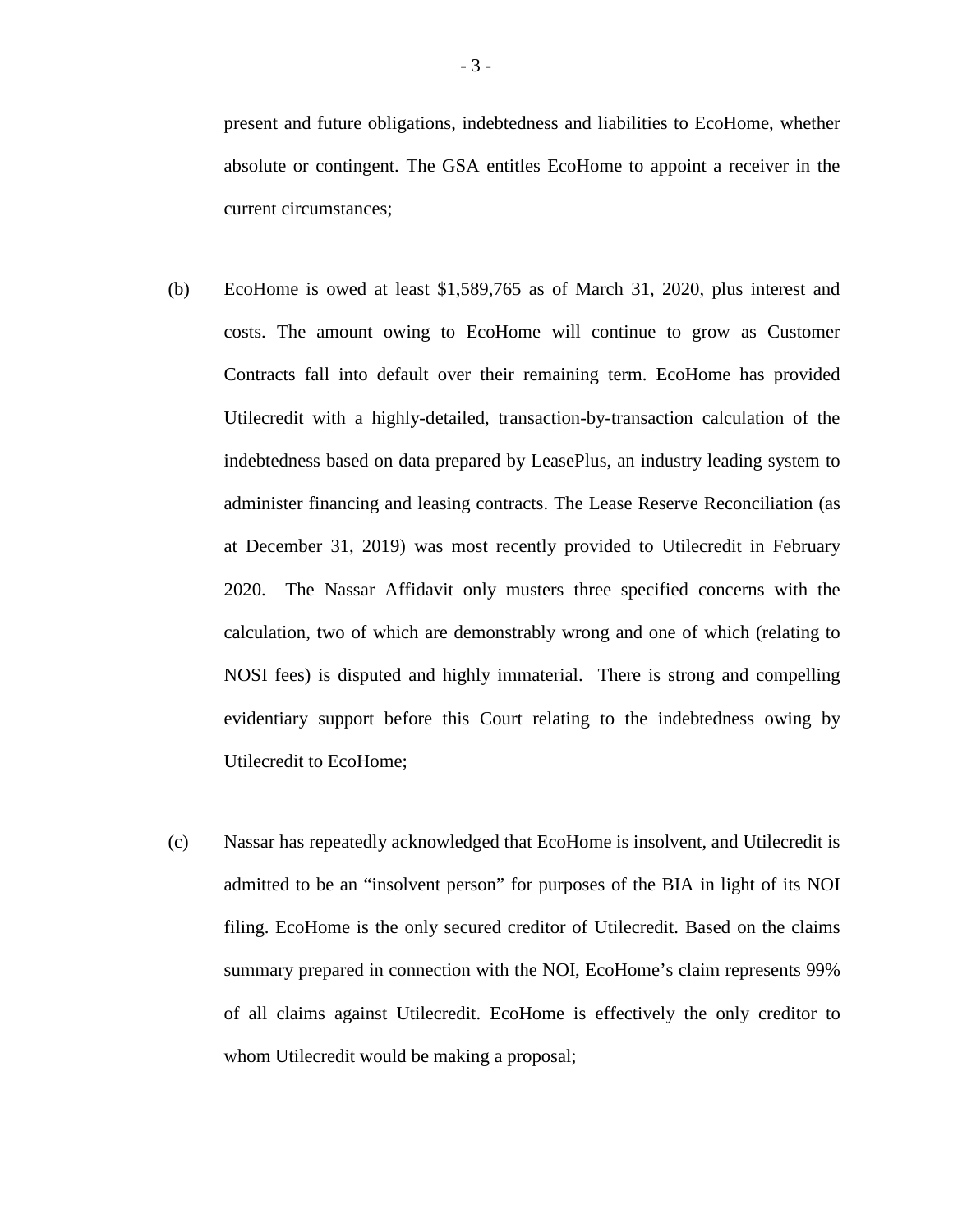- (d) The BIA expressly provides that the NOI does not stay EcoHome's receivership motion or its right to fully enforce its security;
- (e) EcoHome has completely lost faith in Utilecredit and Nassar as a result of months of stonewalling, obfuscation and refusal to provide financial information and false evidence put forward on this motion, and will not support any proposal put forward by Utilecredit. EcoHome has waited months for Nassar to put forward a credible proposal and he has not done so. Nassar does not need, and is not entitled to, more time; and
- (f) the appointment of a receiver is necessary to enable EcoHome to realize on its collateral. This collateral includes the residual value of the Customer Contracts (which the Nassar Affidavit now says is an asset of Utilecredit with a minimum value of \$2 million), any claims that Utilecredit (or a receiver of trustee thereof) may have in respect of improper transfers or transfers at undervalue, and the books and records of Utilecredit necessary to review and advance those claims. By Nassar's own evidence, Utilecredit originated (and was paid by EcoHome for) approximately \$17 million worth of Customer Contracts. All of that value has seemingly been removed from Utilecredit. A receiver is best placed to determine what has occurred and whether EcoHome's collateral has been improperly dissipated.

6. EcoHome submits that the Court should not countenance the last minute maneuvering of Utilecredit that is intended to frustrate the rights of EcoHome to enforce on its bargained-for collateral. Nassar has had ample opportunity to credibly dispute the indebtedness or put forward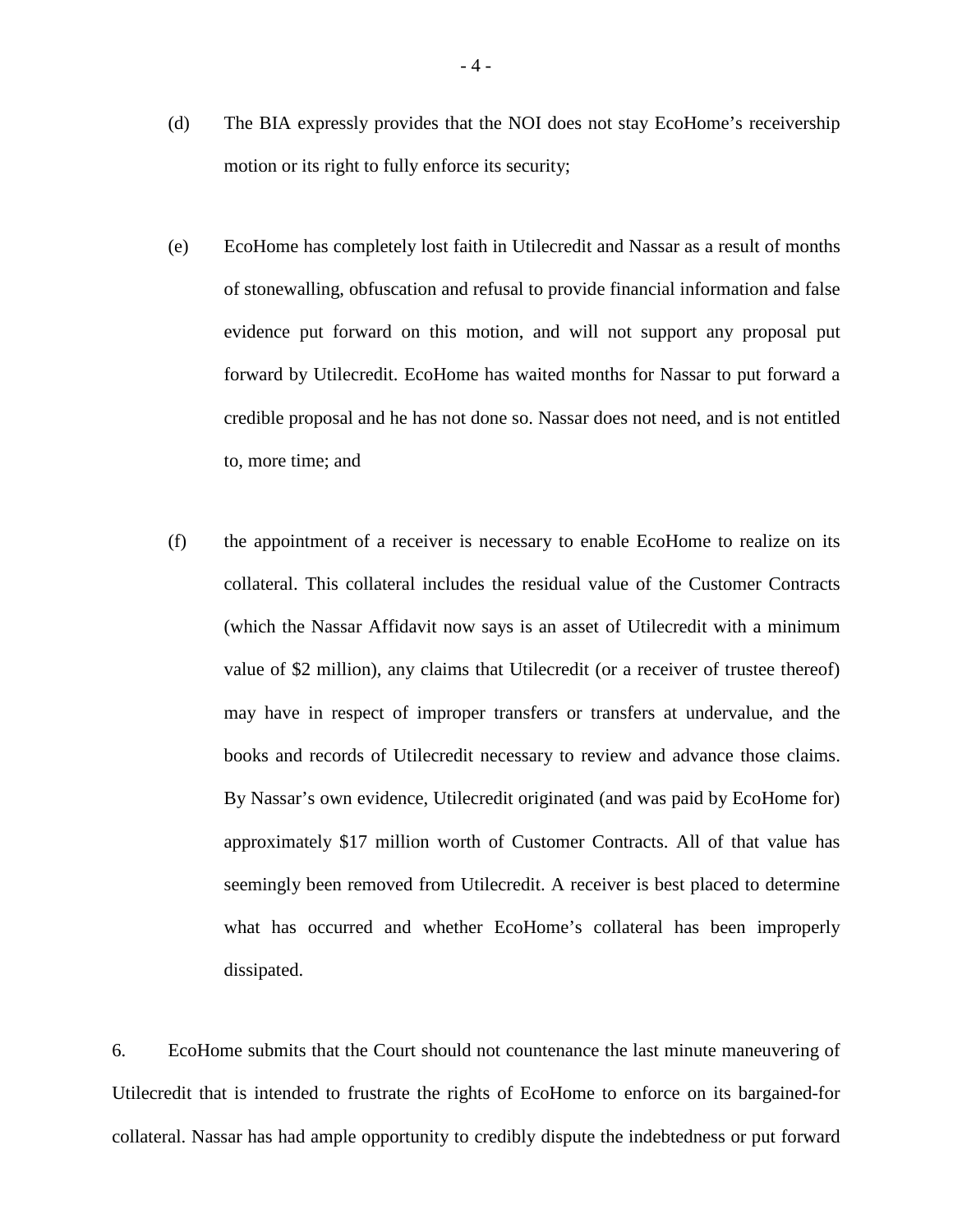a viable proposal. He has been unable or unwilling to do so. Moreover, Utilecredit has breached the letter and spirit of the May 27 Decision and remains in breach of it. The appointment of a receiver over the assets, property and undertaking of Utilecredit is the just and appropriate remedy in the circumstances of this case.

**II. FACTS**

### **A. Utilecredit Has Not Provided The Required Financial Information to the Plaintiff**

7. On May 27, 2020, this Court granted an adjournment of EcoHome's motion – on a peremptory basis – to June 5, 2020. The basis for the adjournment was set out in the Court's May 27 Decision, which said:

> The plaintiff seeks an order appointing a receiver over the defendant UtileCredit Corp. The defendant seeks an adjournment. It argues it was only given notice late Friday of a hearing on Wednesday and that counsel was retained only on Monday. It submits there are factual issues in dispute including the amount of the debt which may amount to zero.

> There are some challenges with this position. The defendant had admitted in emails to the debt owing but had explained he had no money, the corporation was insolvent and had not been operating for 2 years.

> I am nevertheless inclined to grant an adjournment until June 5, 2020. The defendant is entitled to a chance to put his full version of events before the court. I will, however, set the following terms for the adjournment:

> > …

2. The defendants shall immediately provide all financial information to which the plaintiff is entitled. The plaintiff may send the defendants a list of such information to which the defendants are required to respond immediately.

Endorsement of Koehnen J dated May 27, 2020, Ex. "A" to the Second Houlden Affidavit, Supplementary Motion Record ("**SMR**"), Tab 1(A), p. 17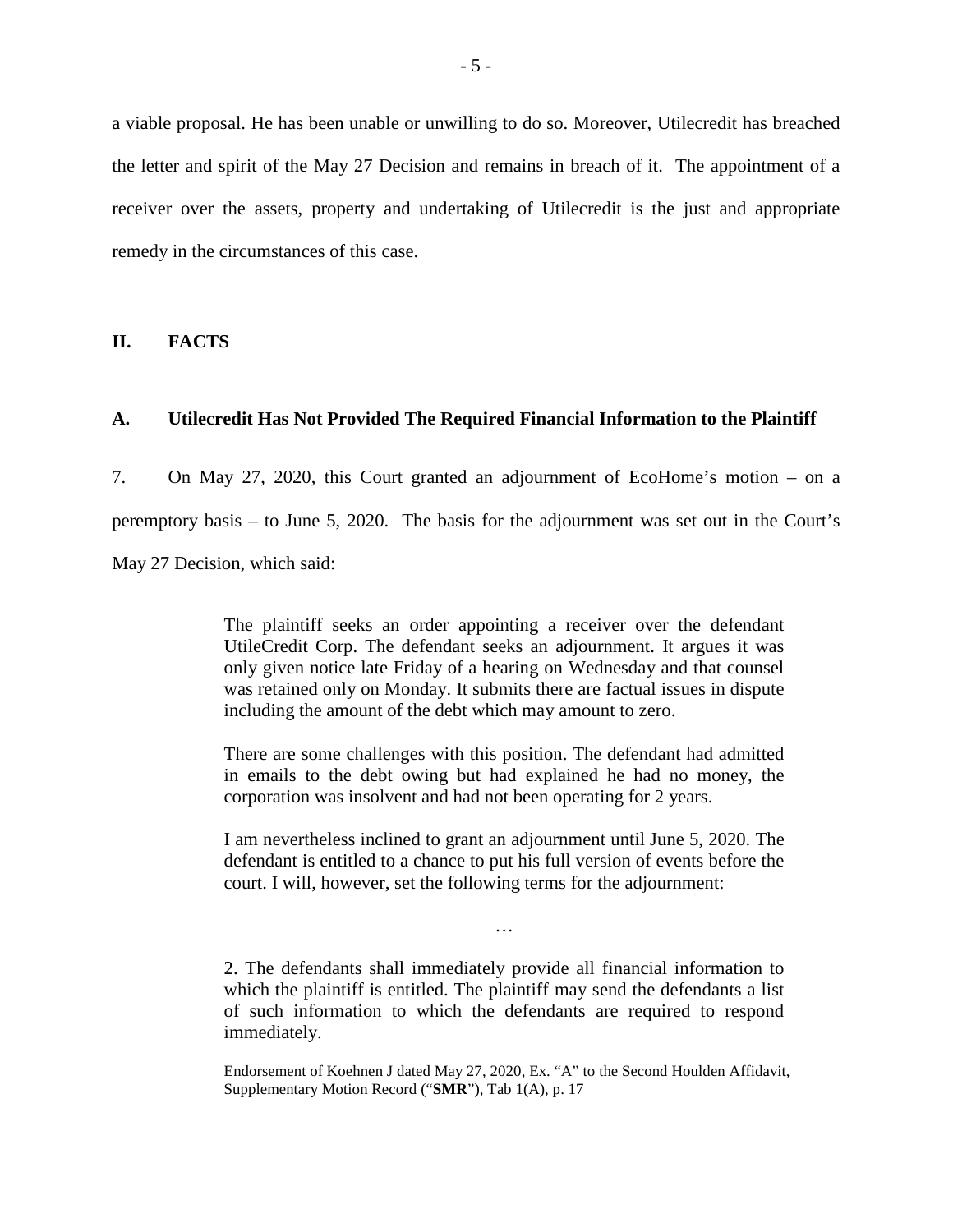8. The May 27 Decision was granted on the consent of Utilecredit. At the May 27, 2020 hearing, the Court indicated that Utilecredit and its counsel should work "around the clock" to provide requested financial information to EcoHome.

9. On May 27, 2020, in accordance with the Court's decision, EcoHome's counsel wrote to Utilecredit's counsel requesting, among other things, all year-end and quarterly financial statements of Utilecredit, quarterly bank statements for all bank accounts maintained by Utilecredit, and the annual corporate tax returns of Utilecredit.

> E-mail from B. Wiffen to P. Chand et al, May 27, 2020, Ex. "B" to the Second Houlden Affidavit, SMR, Tab 1(B), p. 20

10. On May 29, 2020 (two days later), Utilecredit's counsel wrote to EcoHome's counsel asserting the position that the Program Agreement did not require Utilecredit to provide any of the documents requested by EcoHome and that EcoHome was attempting to circumvent the discovery process and the normal course of litigation.

> Letter from M. Snider to J. Wadden et al., May 29, 2020, Ex. "C" to the Second Houlden Affidavit, SMR, Tab 1(C), p. 22

11. Later the same day, EcoHome's counsel wrote to Utilecredit's counsel indicating that (a) EcoHome did not agree with Utilecredit's interpretation of the Program Agreement or its assertion that Utilecredit does not have any obligation to provide the requested information under the Program Agreement; and (b) the parties did not need to debate the meaning of the Program Agreement, since pursuant to the GSA Utilecredit is required to, *inter alia*, (i) provide EcoHome with such information and financial data as EcoHome may request from time to time, and (ii) permit EcoHome or its representatives full and reasonable access to Utilecredit's premises,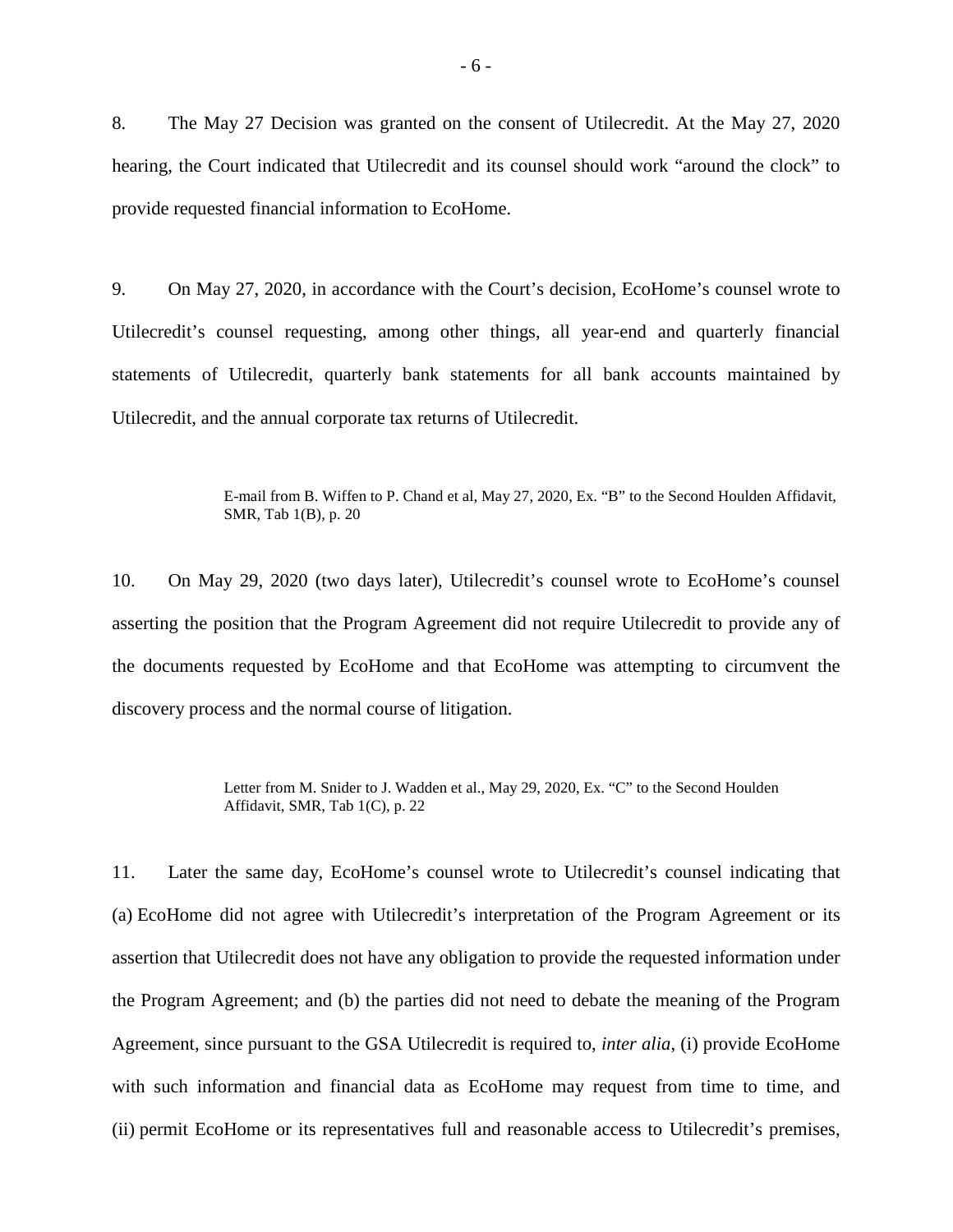business, financial and computer records and allow the duplication or extraction of pertinent information therefrom.

> Letter from J. Wadden to M. Snider to J. Wadden., May 29, 2020, Ex. "D" to the Second Houlden Affidavit, SMR, Tab 1(D), p. 26

12. Notwithstanding the clear wording and intent of the May 27 Decision and the obligations of Utilecredit under the Program Agreement and the GSA, Utilecredit never responded to the May 29, 2020 letter from EcoHome's counsel. The delivery of partially-redacted annual financial statements as part of a responding motion record on June 3, 2020 does not satisfy Utilecredit's "immediate" disclosure obligations under the May 27 Decision or the GSA, which requires Utilecredit to provide EcoHome with all information and financial data and the business, financial and computer records of Utilecredit.

# **B. Nassar Has Made Misrepresentations Regarding the Availability of Financial Information**

13. EcoHome's counsel sent a demand letter to Nassar on May 19, 2020 in which EcoHome's counsel demanded that Nassar deliver copies of the latest quarterly and annual financial statements of Utilecredit.

> Letter from B Wiffen to J. Nassar, May 19, 2020, Ex. "I" to the Affidavit of Brent Houlden (the "**First Houlden Affidavit**"), Motion Record ("**MR**"), 2(I), p. 89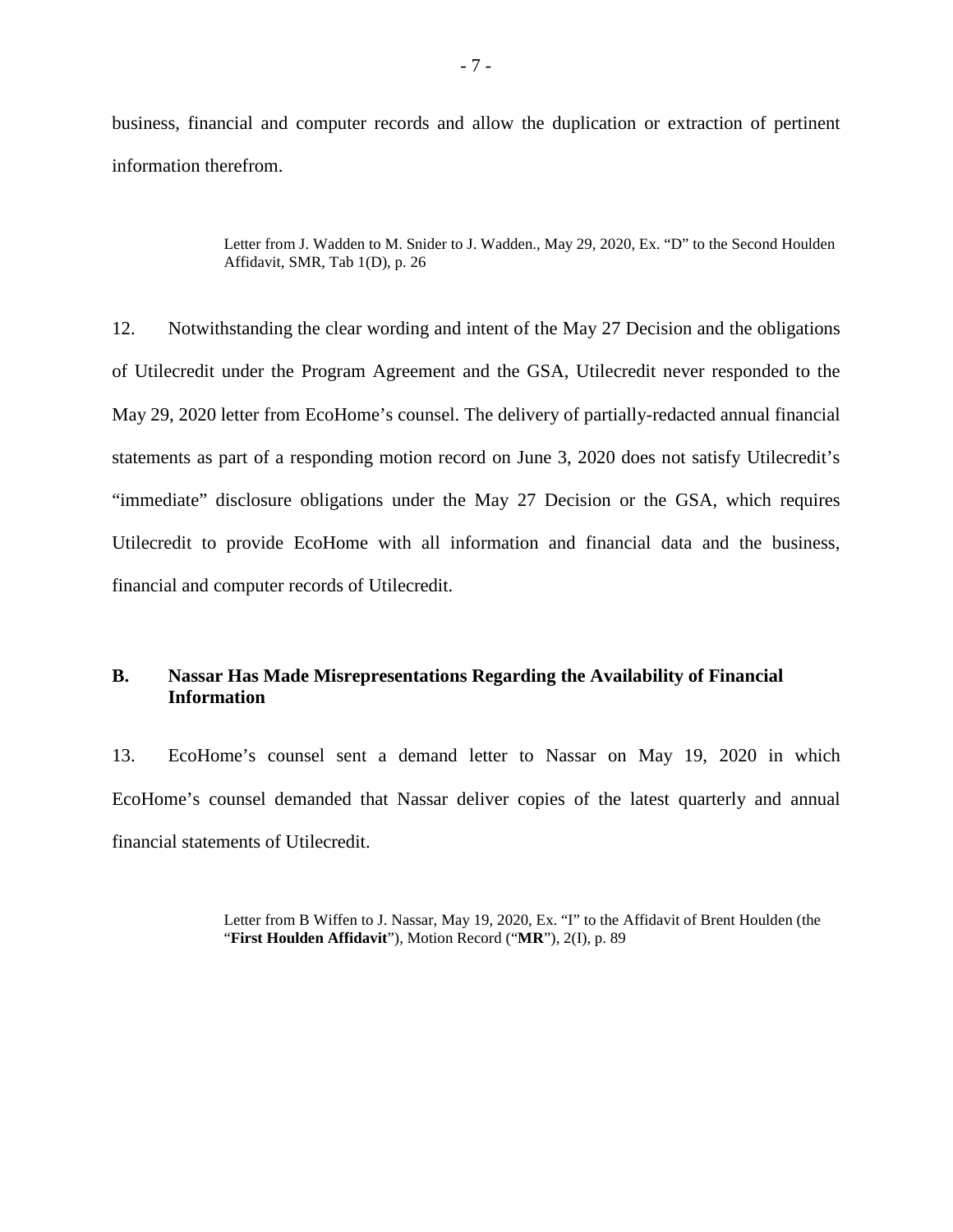14. By reply email on May 19, 2020, Nassar stated "we won't be providing financial statements, partly because your client is in breach of their reporting obligations to Utilecredit and partly because the statements are not available". [emphasis added]

Email J. Nassar to B. Wiffen, May 19, 2020, Ex. "J" to the First Houlden Affidavit, MR, 2(J), p. 92

15. Now, the Nassar Affidavit attaches certain financial statements of Utilecredit, including Utilecredit's December 31, 2019 financial statements. The December 31, 2019 financial statements include a "Notice to Reader" cover page that is dated March 27, 2020.

Utilecredit Financial Statements, Ex. "D" to the Nassar Affidavit, Responding Motion Record

16. Despite the fact that these financial statements were seemingly prepared in March 2020, Nassar falsely advised EcoHome nearly two months later that he would not provide the financial statements to EcoHome because they were "not available". Importantly, Nassar did not instruct counsel to correct this misrepresentation when appearing before the Court at the original return of this motion.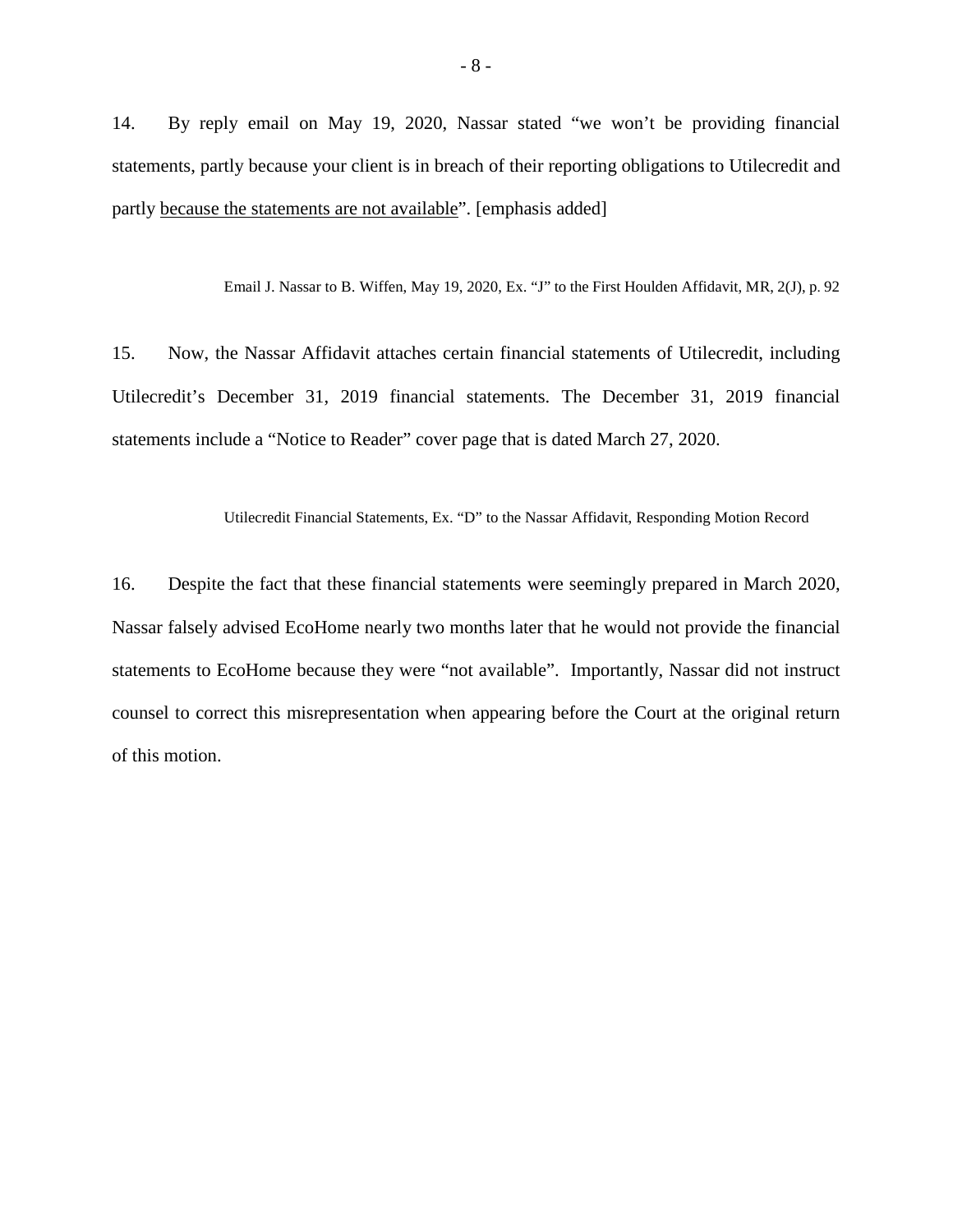17. Instead of focussing on complying with the May 27 Decision and providing responding materials in a timely fashion, Utilecredit filed a notice of intention to make a proposal pursuant to subsection 50.4(1) of the BIA on June 1, 2020. The same day, counsel for Link & Associates, in its capacity as proposal trustee, wrote to the Court to advise of the NOI filing and to make certain submissions on the matters before the Court on this motion.

#### Letter from P. Masic to Koehnen J. dated June 1, 2020

18. The Nassar Affidavit repeats, in a number of places, the claim that Nassar repeatedly made to EcoHome that Utilecredit is a "dormant shell company", has no tangible assets and no employees, and is an "asset-less shell corporation". Despite that representation in his affidavit, Nassar then goes on to claim that Utilecredit in fact owns the residual value of the Customer Contracts and claims they have a value of at least \$2 million at a conservative valuation. Again, in repeatedly claiming to EcoHome and this Court that Utilecredit in effect has no assets the Receiver can deal with, he then claims a grand conspiracy by EcoHome to take this \$2 million asset "without negotiating a price". Again, Nassar exhibits disregard or recklessness towards the truth.

Nassar Affidavit, paras. 12, 13, 28 and 30, Responding Motion Record, Tab 1

19. Nassar again shows disregard or recklessness towards the truth when he tries now to resile from his repeated admissions that Utilecredit is insolvent. In his affidavit, he tries to correct and explain away his repeated admissions that Utilecredit is insolvent. In doing so, he is asking this Court to accept that as a businessman, he does not understand the the word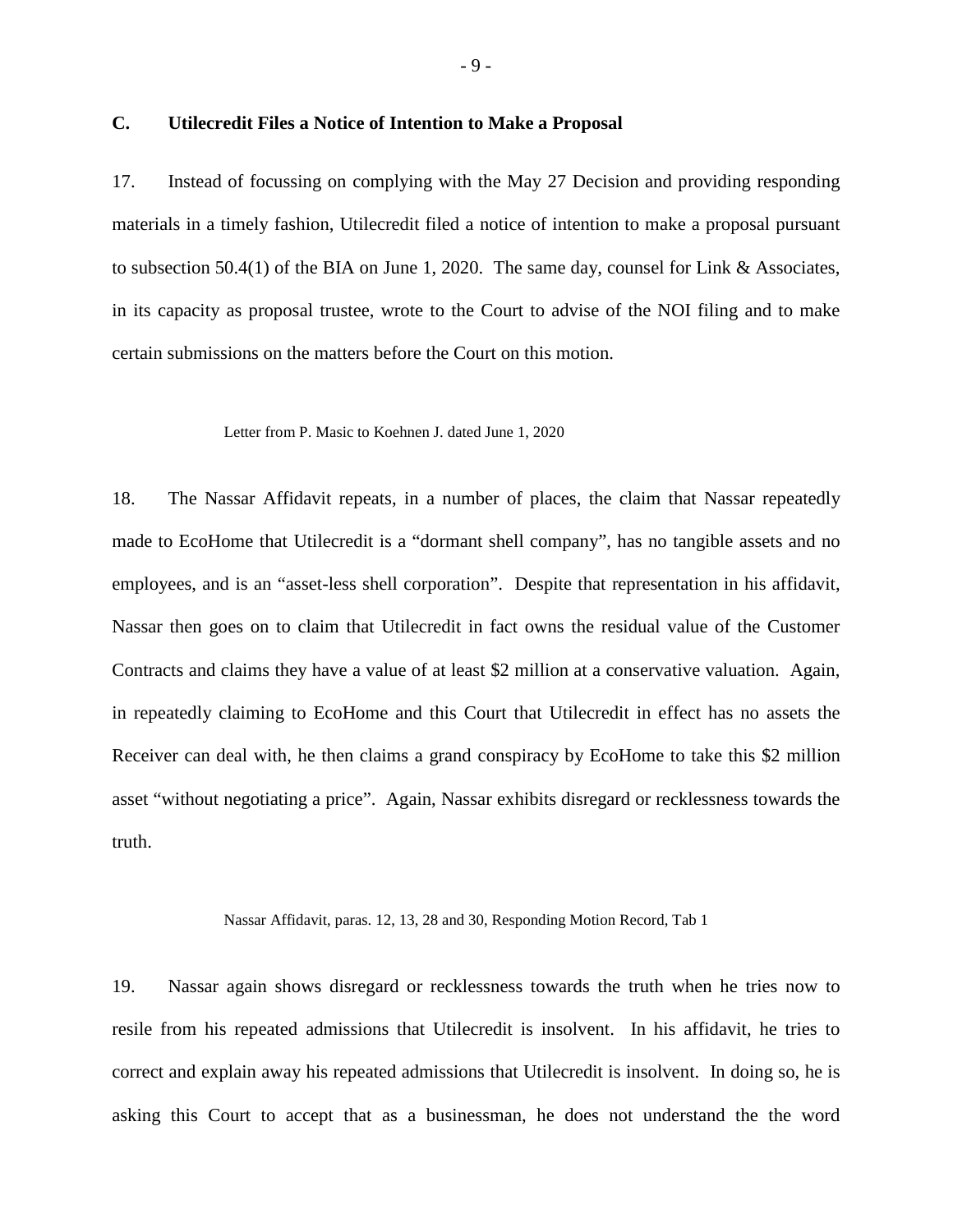"insolvent", which is simply not credible. Even a cursory review of the redacted financial statements that were belatedly provided shows that Utilecredit is insolvent – in each of the last numbers of years its liabilities are greater than its assets, it has negative equity, and insufficient cash to pay for the liabilities. Also, the filing of the NOI can only be done by an "insolvent person" and involves an admission of liability – showing that Nassar does in fact believe that Utilecredit is insolvent.

> Nassar Affidavit, paras. 12, 13, 28 and 30, Responding Motion Record, Tab 1 Utilecredit Financial Statements, Ex. "D" to the Nassar Affidavit, Responding Motion Record

#### **III. ISSUE**

20. The issue before the Court is the same as it was on May 27, 2020: This motion requires the Court to decide whether it should make an order pursuant to subsection 243(1) of the BIA and section 101 of the CJA appointing RSM as receiver and manager over the Property of Utilecredit.

21. In light of the filing of the NOI by Utilecredit, this Court must also decide whether it is appropriate to declare terminated the 30-day proposal period in respect of the NOI pursuant to subsection 50.4(11) of the BIA. EcoHome submits that, if the Court exercises its authority to terminate the proposal period and Utilecredit is automatically assigned into bankruptcy, RSM should be appointed as bankruptcy trustee (in addition to receiver) of Utilecredit.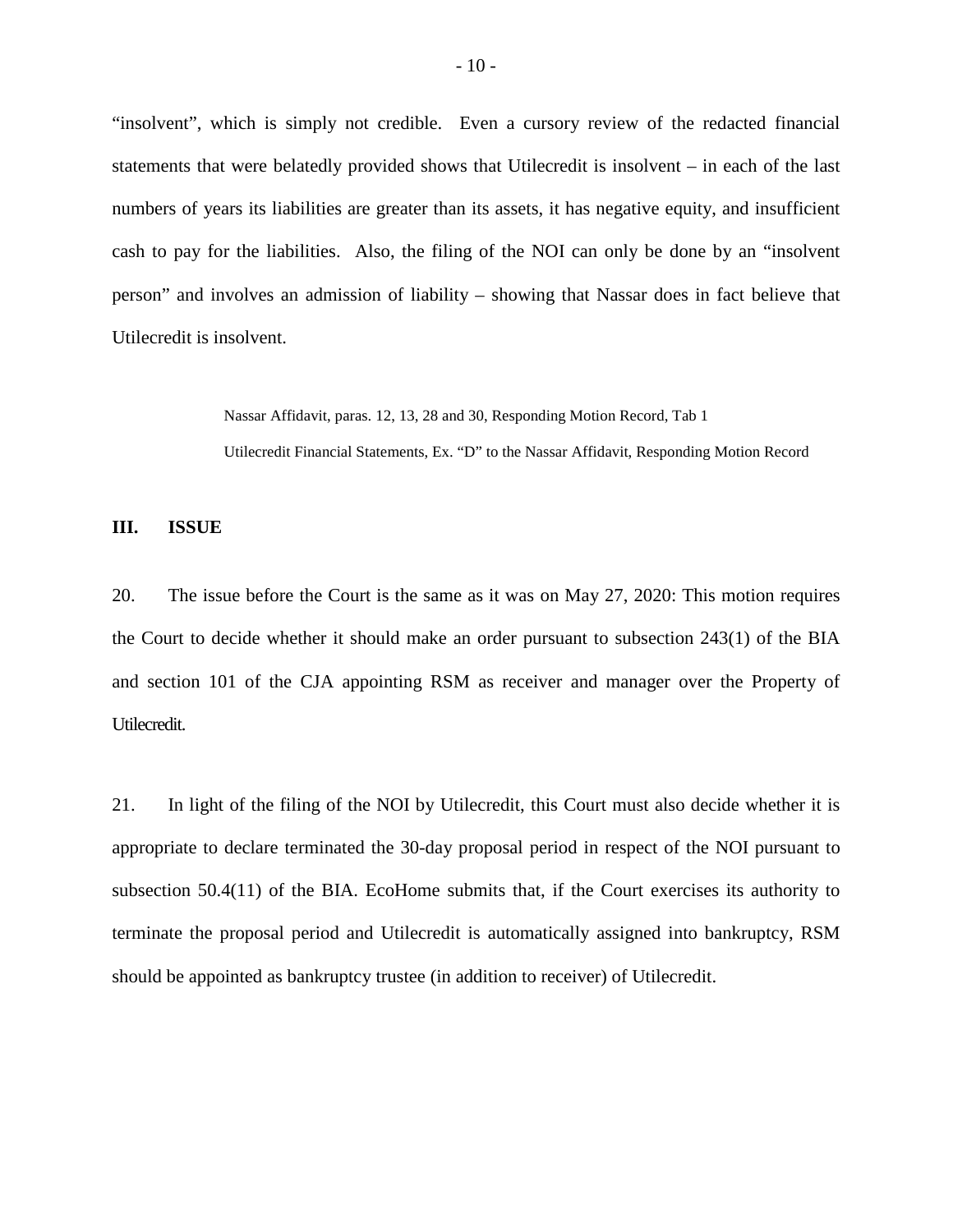### **IV. LAW & ARGUMENT**

#### **A. Utilecredit has provided no credible evidence to dispute the obligations owing**

22. Utilecredit attempts to avoid the appointment of a receiver by suggesting that it does not owe a debt to EcoHome. At paragraph 17 of the Nassar Affidavit, Nassar states that "the Lease Reserve Reconciliation is a bald statement of amounts allegedly owing and is both deficient and unreliable". Nassar continues that "EcoHome has never provided a satisfactory accounting of the Cash Reserve Account to Utilecredit, and has provided no reporting whatsoever since spring 2017. The Lease Reserve Reconciliation provides no explanation or supporting documentation for any of the line items therein."

23. Nassar's statements are plainly incorrect and contracted by the documentary evidence.

24. On October 31, 2017, Christopher Alexander of EcoHome sent Nassar the September 31, 2017 Lease Reserve Reconciliation, which document demonstrated that, at that time, there was a deficiency in the Cash Reserve Account of almost \$700,000. Nassar did not dispute that amount, and by his reply email of November 8, 2017, Nassar acknowledged that EcoHome should realize on its security:

> …We might be able to consider a repurchase of the book if this is something you would consider, otherwise I think you will have to realize on your security. There is no way to cover the \$700k [emphasis added].

Email from C. Alexander to J. Nassar dated November 10, 2017, Ex. E to the Second Houlden Affidavit, Tab 1(E), p. 29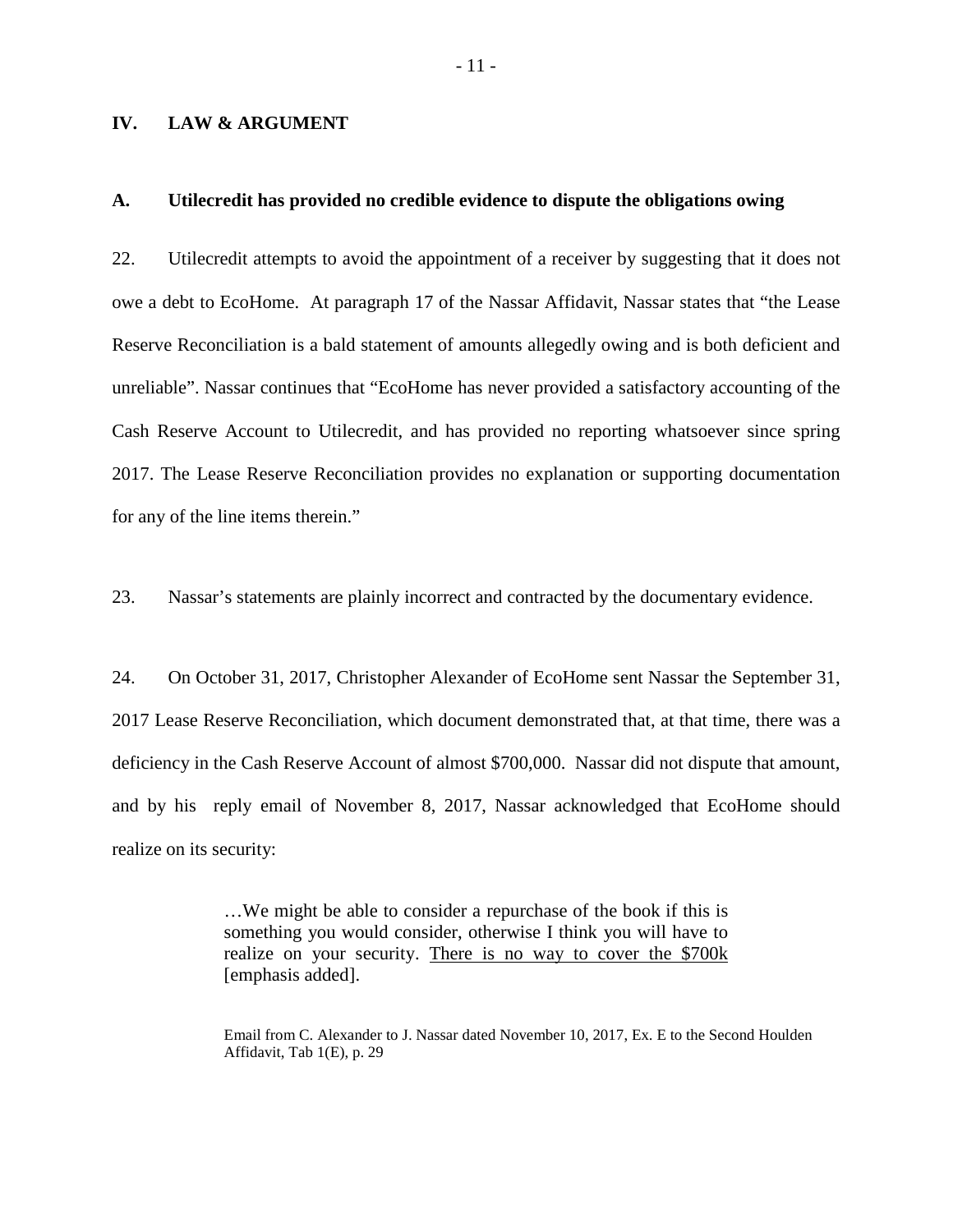25. EcoHome most recently sent a Lease Reserve Reconciliation to Nassar in February 2020. On February 14 and 27, 2020, Peter Soon, EcoHome's Senior Vice President, Operations, emailed Nassar to demand repayment of the indebtedness. Soon attached to each of those emails an Excel spreadsheet setting forth the Lease Reserve Reconciliation as at December 31, 2019. Nassar's evidence simply ignores the existence of this document and falsely asserts that no such reconciliation has been provided.

> Email from C. Alexander to J. Nassar dated November 10, 2017, Ex. E to the Second Houlden Affidavit, Tab 1(E), p. 29

26. The Excel spreadsheet provided to Nassar on February 14 and 27, 2020 contains a summary page in substantially the form Nassar now describes as a "bald statement of amounts owing". However, Nassar ignores that the Lease Reserve Reconciliation provided to him more than 3.5 months ago contains links, for each line item on the summary page, to a separate spreadsheet tab that sets forth the calculation of the line item on a highly-detailed, transactionby-transaction basis that, where applicable, lists the applicable date, contract number, customer ID, contract type, funding date, equipment type and applicable amount. This Excel spreadsheet provides the key details for each transaction or occurrence giving rise to an adjustment to the Cash Reserve Account. The reconciliation is a detailed, sophisticated accounting of changes to the Cash Reserve Account.

E-mail from J. Nassar to P. Soon, Ex. "F" to the First Houlden Affidavit, MR, Tab 2(F), p. 78

Second Houlden Affidavit, paras. 20-21, MR, Tab 1, p. 6-7

Lease Reserve Reconciliation at December 31, 2019, Exhibit F to the Second Houlden Affidavit, MR, Tab 1(F), p. 31 (and provided electronically)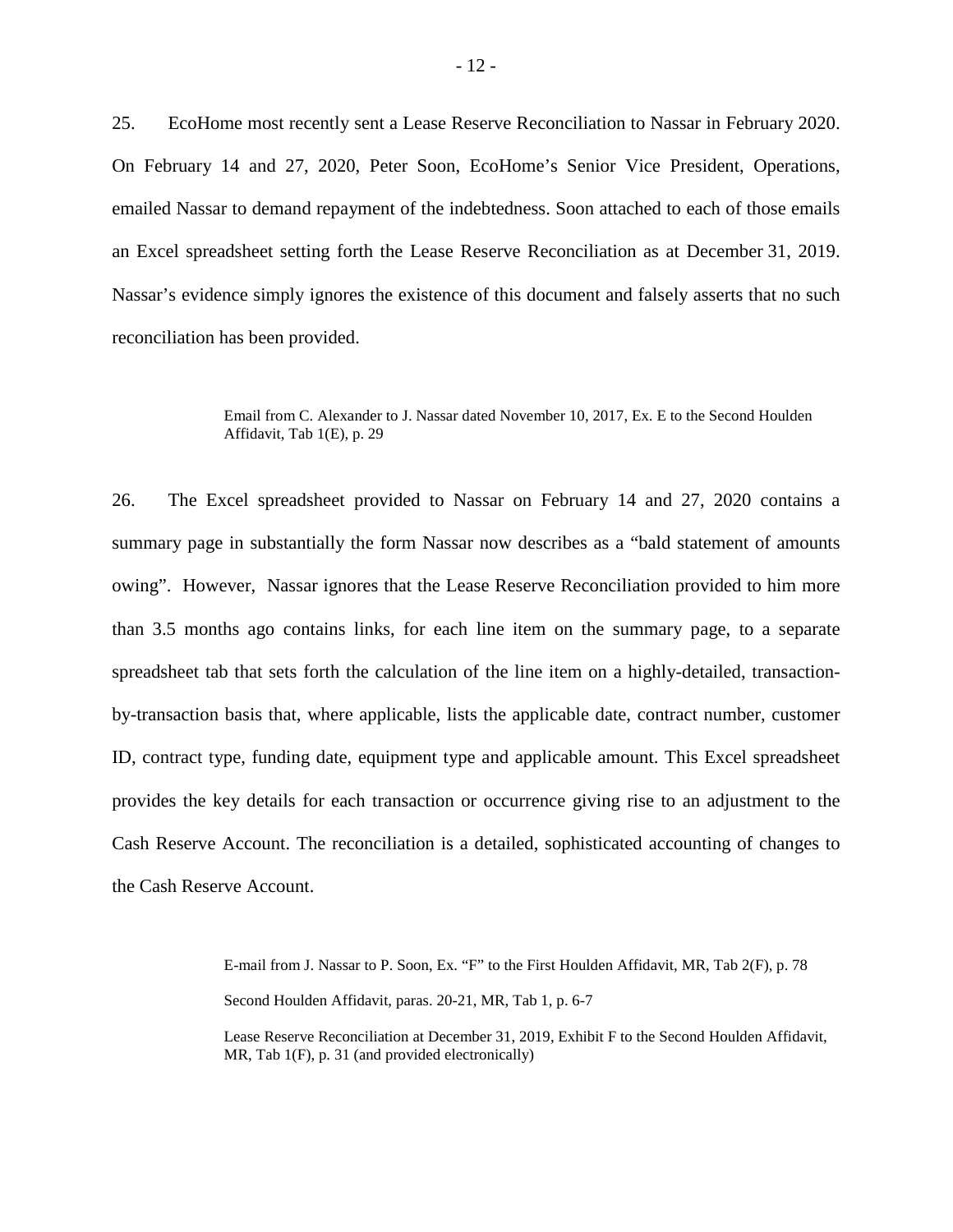27. The Lease Reserve Reconciliation and supporting calculations substantiate the amount of the debt owing. The three issues with the Lease Reserve Reconciliation raised in the Nassar Affidavit are either clearly refuted based on a cursory review of the Lease Reserve Reconciliation or are highly immaterial. The financial data in the Lease Reserve Reconciliation relating to individual leases is calculated by LeasePlus, an industry leading system used to administer finance and leasing contracts. LeasePlus has been relied upon by Ernst & Young LLP and KPMG LLP in their financial statement audits of EcoHome.

#### Second Houlden Affidavit, paras. 21-22, MR, Tab 1, p. 7-8

28. This is not the first time EcoHome has sought and received a Court-appointed receiver and manager in connection with a dealer. Last year, this Court appointed a receiver and manager over all of the assets, undertakings and properties of another one of EcoHome's dealers in connection with a deficiency in that dealer's cash reserve account with EcoHome.

#### Order of Conway J in *[EcoHome Financial Inc. v. Eco Energy Home Services Inc.](https://rsmcanada.com/content/dam/mcgladrey/en_CA/pdf_download/eco-energy-home-services-inc/receivership-order-of-the-honourable-madam-justice-conway-made-april-3-2019.pdf)* (CV-19- [614122-00CL\) April 3, 2019](https://rsmcanada.com/content/dam/mcgladrey/en_CA/pdf_download/eco-energy-home-services-inc/receivership-order-of-the-honourable-madam-justice-conway-made-april-3-2019.pdf)

29. There is a substantial deficiency in the Cash Reserve Account. The amount required to bring the Cash Reserve Account up to the Required Reserve Amount under the Program Agreement is a debt owing to Utilecredit. This amount is a debt owing by Utilecredit to EcoHome, a debt which is secured.

30. Nassar's bald assertions that there is no debt owing flatly contradict his earlier emails and the readily apparent deficiency in the Cash Reserve Account. As the Court noted in granting Utilecredit's requested adjournment on May 27, 2020, the challenge with the Defendant's new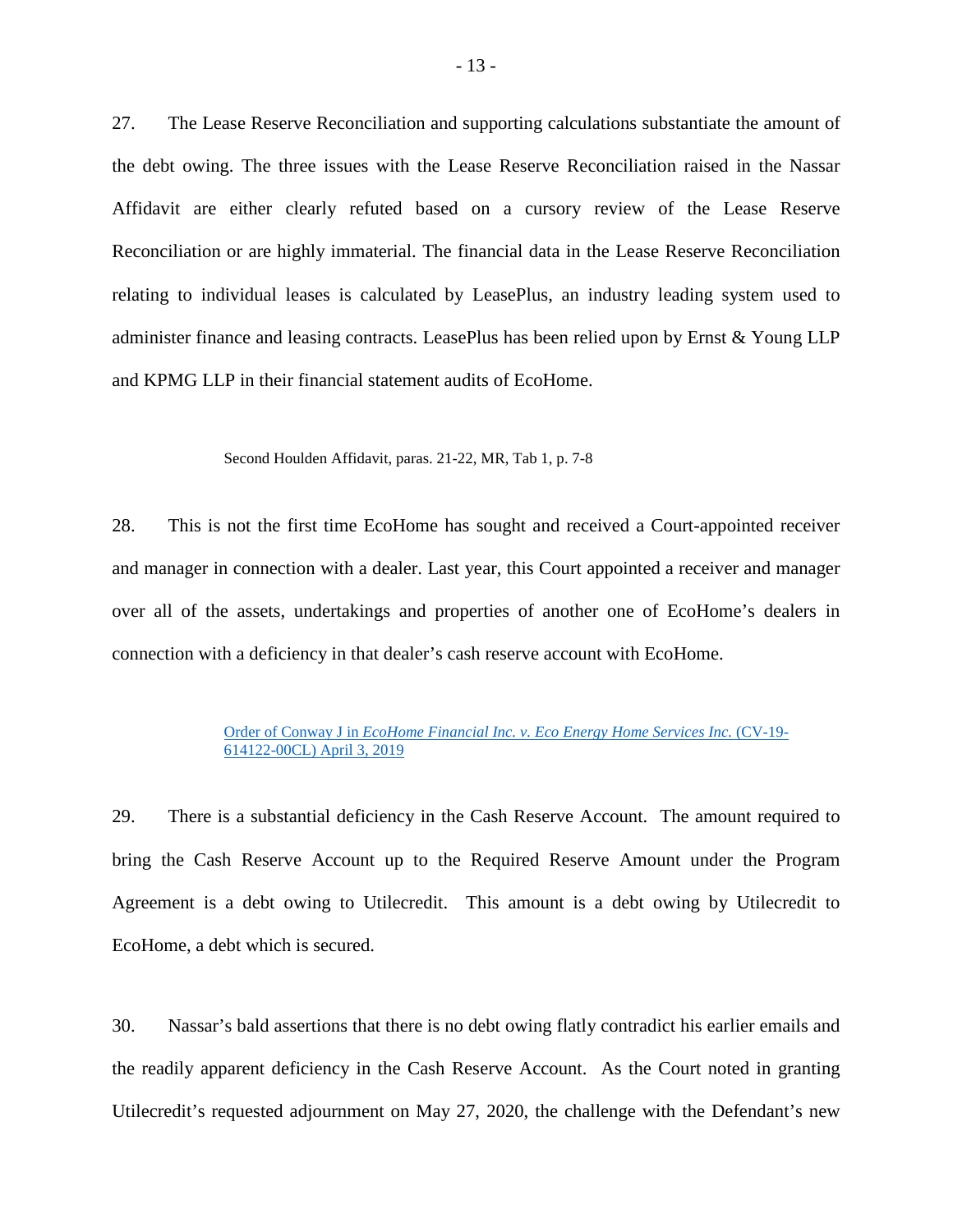position is obvious: "The defendant had admitted in emails to the debt owing but had explained he had no money, the corporation was insolvent and had not been operating for 2 years." Nassar's and Utilecredit's attempts to now belatedly deny the existence of a secured debt should be rejected

> Endorsement of Koehnen J dated May 27, 2020, Ex. "A" to the Second Houlden Affidavit, SMR, Tab 1(A), p. 17

31. In addition, the obligations owing by Utilecredit to EcoHome will continue to grow as a result of, among other things, (a) amounts charged against the Cash Reserve Account for any Consumer Contracts that become Uncollectible Customer Contracts during the remaining term of their 10-year life (which defaults, based on historical experience with the Customer Contracts purchased from Utilecredit, will be substantial), and (b) costs incurred by EcoHome over the remaining life of the Customer Contracts to administer the Customer Contracts and service the Equipment due to Utilecredit's ongoing failure to perform such functions as required pursuant to Section 6.02 of the Program Agreement. In addition, EcoHome has incurred significant legal costs in pursuing the appointment of a receiver and responding to the NOI filing and other defensive moves and delay tactics by Utilecredit. These amounts form part of the indebtedness owing by Utilecredit to EcoHome.

#### **B. A stay under section 69 of the BIA is inoperative as against EcoHome**

32. As part of Utilecredit's ongoing efforts to build an obstacle course to frustrate EcoHome's right to realize on its security by the appointment of a receiver, Nassar caused Utilecredit to file an NOI and then have the proposal trustee's counsel write to the Court – without notice to EcoHome – to incorrectly claim that the "underlying action" and the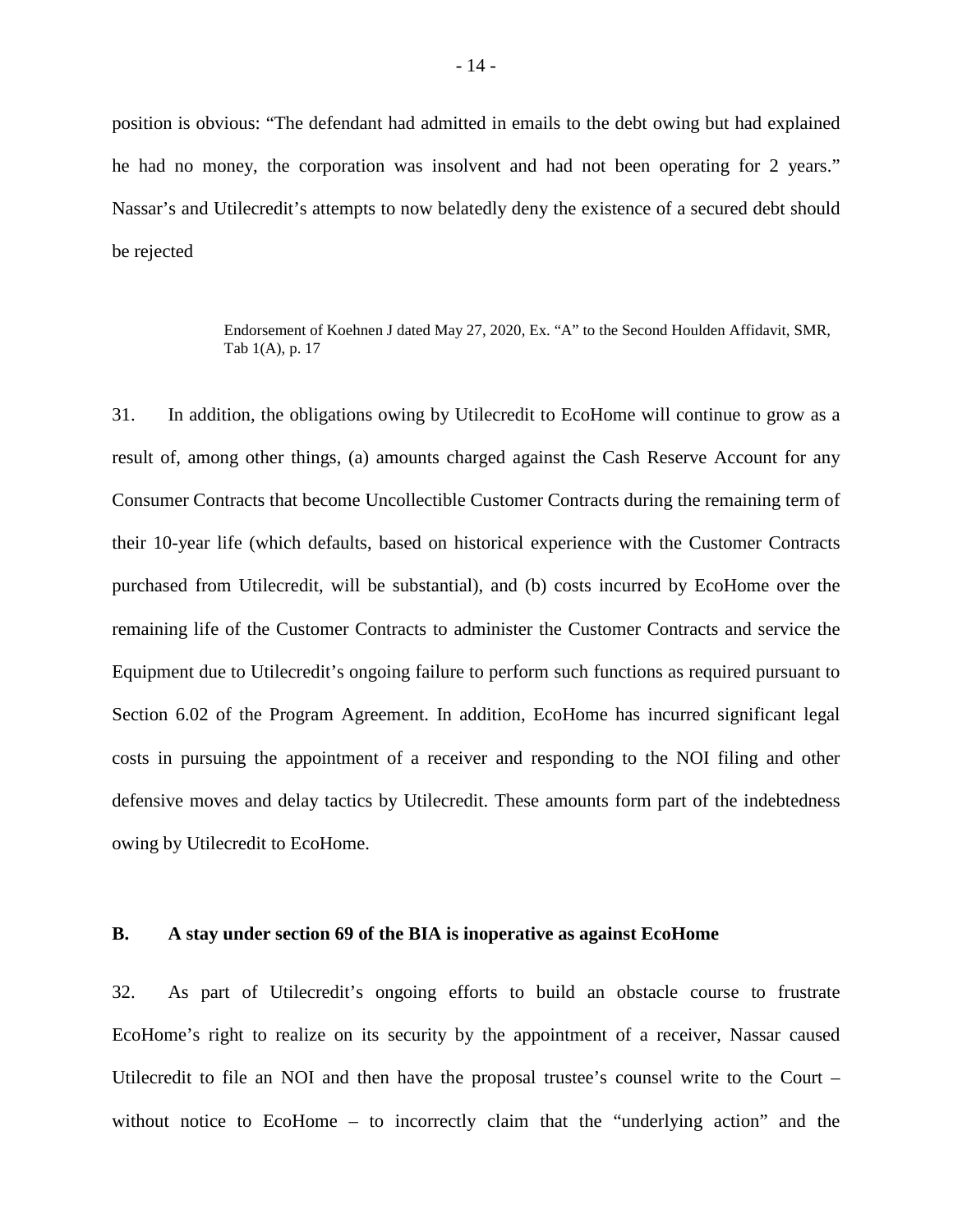receivership motion are stayed. The proposal trustee's counsel did not even advise the Court of the clear provisions and case law – discussed below – that clearly provide that the enforcement efforts of a secured creditor are not stayed by the NOI in these circumstances. By virtue of the express provisions of the BIA, the stay of proceedings in favour of Utilecredit as a result of the filing of the NOI does not apply to EcoHome. Furthermore, EcoHome was troubled when the proposal trustee's counsel mischaracterized EcoHome's claim as "contingent" – an incorrect characterization parroted in Utilecredit's factum.

33. Section 69 of the BIA provides for a stay of proceedings in favour of a debtor company that has filed a notice of intention to make a proposal. However, the stay of proceedings is expressly subject to section 69(2) of the BIA. Subsection 69(2)(b) of the BIA says:

> The stays provided by subsection (1) do not apply…to prevent a secured creditor who gave notice of intention under subsection 244(1) to enforce that creditor's security against the insolvent person more than ten days before the notice of intention under section 50.4 was filed, from enforcing that security, unless the secured creditor consents to the stay

*Bankruptcy and Insolvency Act*[, s. 69\(2\)\(b\), R.S.C. 1985, c. B-3](https://laws-lois.justice.gc.ca/eng/acts/b-3/page-25.html#h-26356)

34. The sequence of events in this case and subsection 69(2)(b) operate to exempt EcoHome from the stay. EcoHome served its Notice of Intention to Enforce a Security pursuant to subsection 244(1) of the BIA on March 3, 2020 (the "**Enforcement Notice**"). Utilecredit did not file its NOI until June 1, 2020 – 90 days after the EcoHome's Enforcement Notice.

35. In *John Deere Credit Inc. v. Doyle Salewski Lemieux Inc.*, the Ontario Court of Appeal discussed the interaction between the notices under section 244 of the BIA and the stay of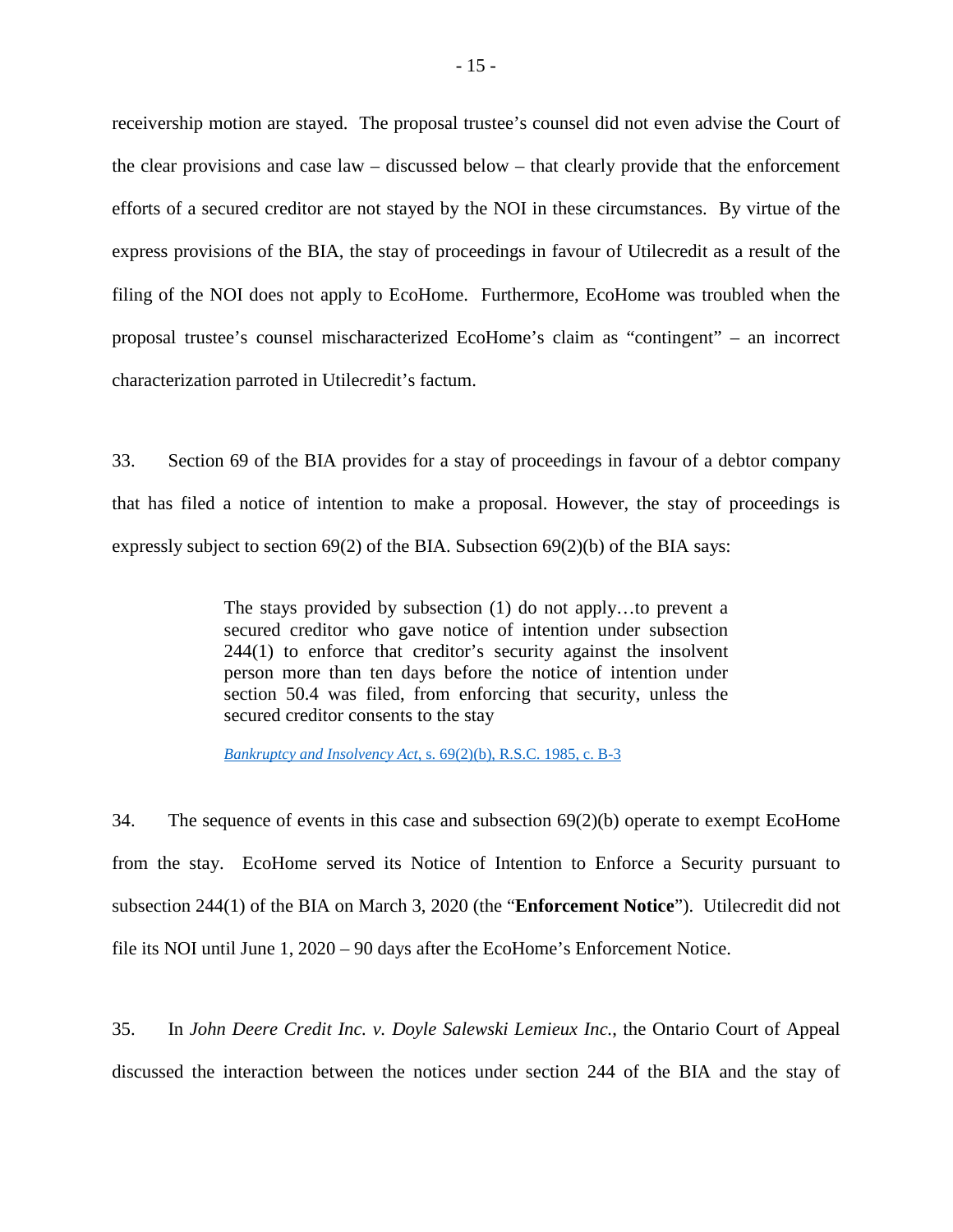proceedings under section 69 of the BIA upon the filing of a notice of intention to make a

proposal:

Section 244 requires a secured creditor to send the prescribed notice and then wait ten days before enforcing the security.

Section 69 entitles the insolvent person to file a proposal and thereby prevent a secured creditor from enforcing the security

While these are separate legislative provisions, in my view they cover the same time period. Until a secured creditor, having sent the prescribed notice, has waited the time necessary before being able to enforce the security, the insolvent person can file a proposal staying that creditor's right to proceed to enforce the security.

Hence, … the effect of sections 244 and 69 taken together is that a secured creditor must send a notice of intention to enforce his security and then wait for the expiry of ten days. Only thereafter can the security interest be enforced without the consent of the insolvent person. **The [debtor] has the same ten days following the day on which the notice was sent to file a notice of intention to make a proposal and gain the protection of the stay provisions. In effect, the two sections are designed so that the insolvent person has these ten days to determine whether to give up the security provided or to continue with the proposal proceedings.** [emphasis added]

[John Deere Credit Inc. v. Doyle Salewski Lemieux Inc, 1997 CanLII 830 \(ON CA\)](https://www.canlii.org/en/on/onca/doc/1997/1997canlii830/1997canlii830.html)

36. Utilecredit's opportunity "to file a notice of intention to make a proposal and gain the protection of the stay provisions" as against EcoHome expired on March 13, 2020. Utilecredit chose not to file a notice of intention to make a proposal during the statutory 10-day period in which doing so would have operated to stay the rights of EcoHome. As a result, EcoHome's motion for the appointment of a receiver is not subject to the stay of proceedings.

37. Moreover, EcoHome's claim is not a contingent claim. A contingent claim is one that is dependent upon the occurrence of a future event – it is the future event that crystallizes the claim.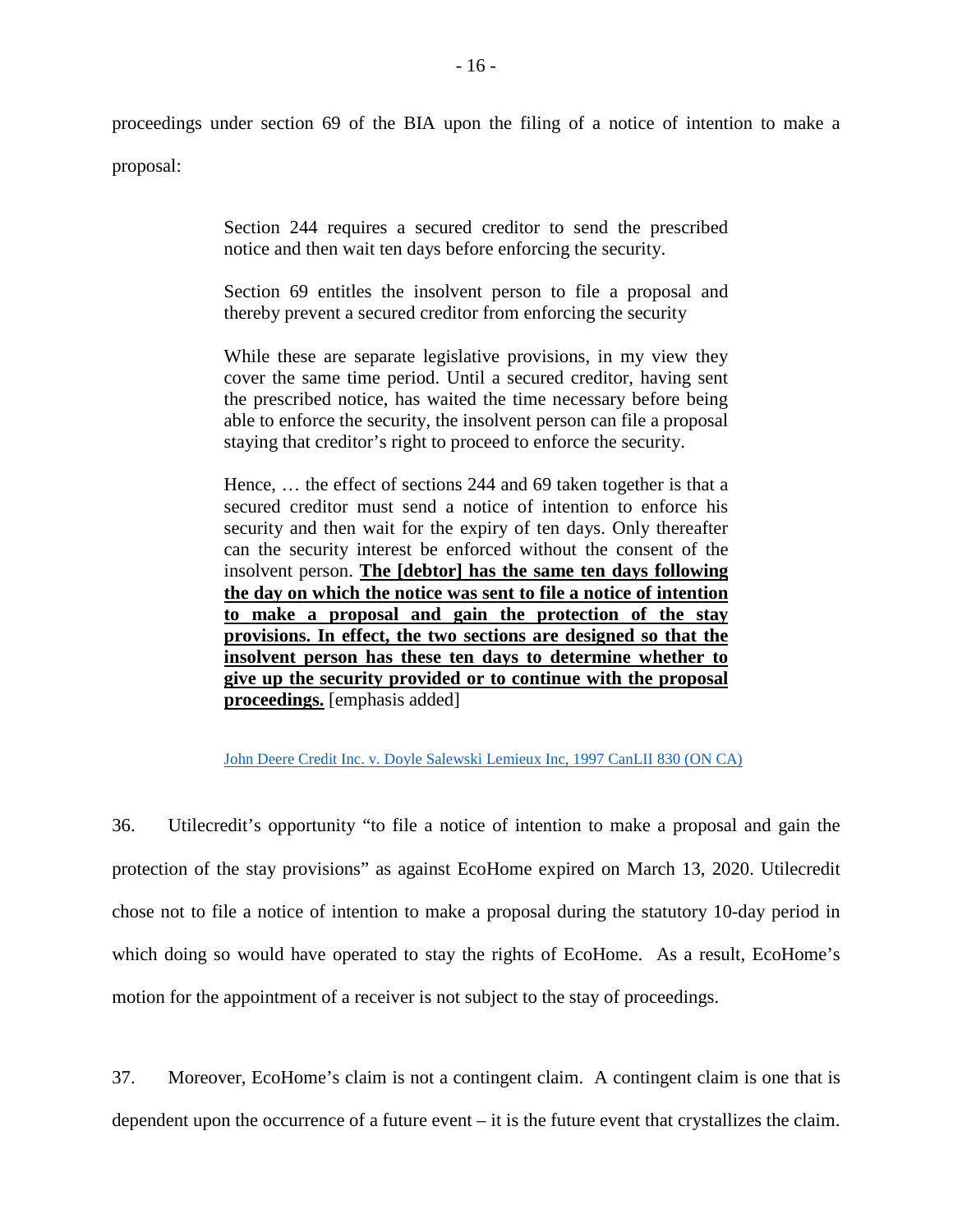In this case, EcoHome's secured claims is comprised of, among other things, amounts owing and due now. It is not contingent on some future event. A claim is not a contingent claim because it will be the subject of a Court determination.

#### **C. The Court Should Terminate the NOI Proposal Period**

38. Subsection 50.4(11) of the BIA provides that where a debtor files a notice of intention to make a proposal, a creditor can apply to the court to terminate the initial 30-day stay on one or more of four disjunctive grounds:

- (a) the insolvent person has not acted, or is not acting, in good faith and with due diligence;
- (b) the insolvent person will not likely be able to make a viable proposal before the expiration of the 30-day period;
- (c) the insolvent person will not likely to be able to make a proposal, before the expiration of the 30-day period that will be accepted by the creditors; or
- (d) the creditors as a whole would be materially prejudiced if the application to terminate was rejected by the court.

Bankruptcy and Insolvency Act*[, s. 50.4\(11\), R.S.C. 1985, c. B-3](https://laws-lois.justice.gc.ca/eng/acts/b-3/page-13.html) [NS United Kaiun Kaisha, Ltd. v. Cogent Fibre Inc.](https://www.canlii.org/en/on/onsc/doc/2015/2015onsc5139/2015onsc5139.html)*, 2015 ONSC 5139 at para 25 [*NS United*]

39. In this case, the NOI proposal period should be terminated because (a) Utilecredit has not acted and is not acting in good faith or with due diligence, and (b) Utilecredit will not likely be able to make a proposal before the end of the proposal period that is acceptable to Utilecredit, whose claim represents 99% of all claims against Utilecredit.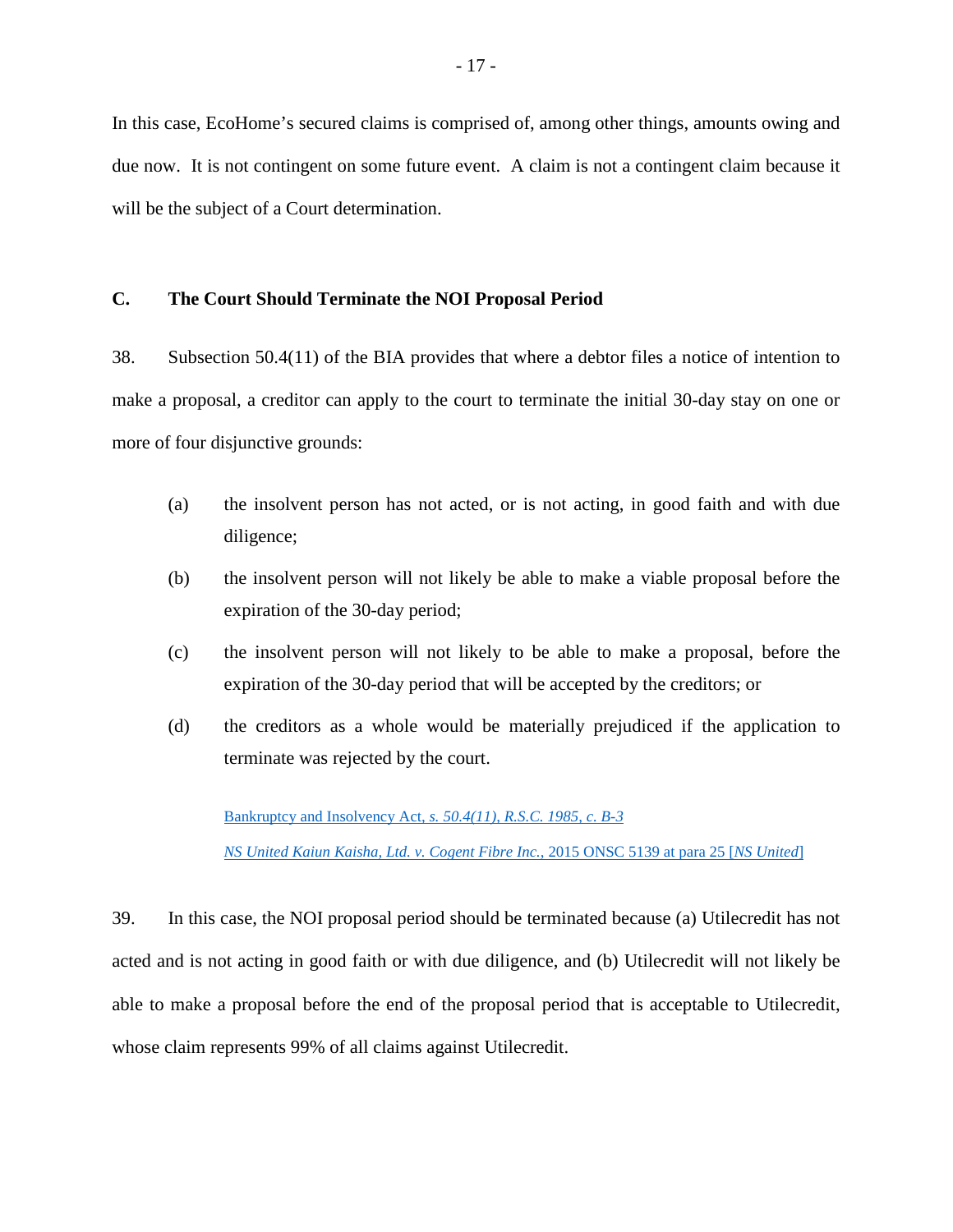40. In *NS United*, this Court said expressly that the "BIA does not guarantee an insolvent person a stay without review":

> It is clear from the very existence of s. 50.4(11), as well as judicial authority, that while an insolvent debtor is entitled to an automatic stay simply by filing a notice of intention to make a proposal, the BIA does not guarantee an insolvent person a stay without review. There is no absolute immunity from creditors. Section 50.4(11) of the BIA empowers the court to terminate the 30-day stay where the statutory conditions for doing so are met.

*[NS United Kaiun Kaisha, Ltd. v. Cogent Fibre Inc.](https://www.canlii.org/en/on/onsc/doc/2015/2015onsc5139/2015onsc5139.html)*, 2015 ONSC 5139 at para 27

41. The factual circumstances in *NS United* also bear a striking resemblance to the facts now before this Court. In *NS United*, the Court found that:

- (a) there was a "paucity of evidence about what a proposal might look like";
- (b) "the debtor has utterly failed to provide even a hint of its plan for a proposal"; and
- (c) the debtor's management admitted that the company was being "wound down" before the filing of its NOI and that there was no plan to "rehabilitate" the debtor company.

*[NS United Kaiun Kaisha, Ltd. v. Cogent Fibre Inc.](https://www.canlii.org/en/on/onsc/doc/2015/2015onsc5139/2015onsc5139.html)*, 2015 ONSC 5139 at para 28

42. The Court concluded that on the basis of subsections 50.4(11)(b) and (c) to terminate the

30-day stay:

Here, the debtor has essentially nothing to work with, which might explain why it has been so reluctant to come forward with anything concrete. [The debtor] has no active business, no revenue, no cash flow and effectively no assets. The inference to be drawn from the complete absence of any hint of a concrete proposal is, in these circumstances, that there is no basis for a viable plan and certainly no basis for a conclusion, on a balance of probabilities, that there is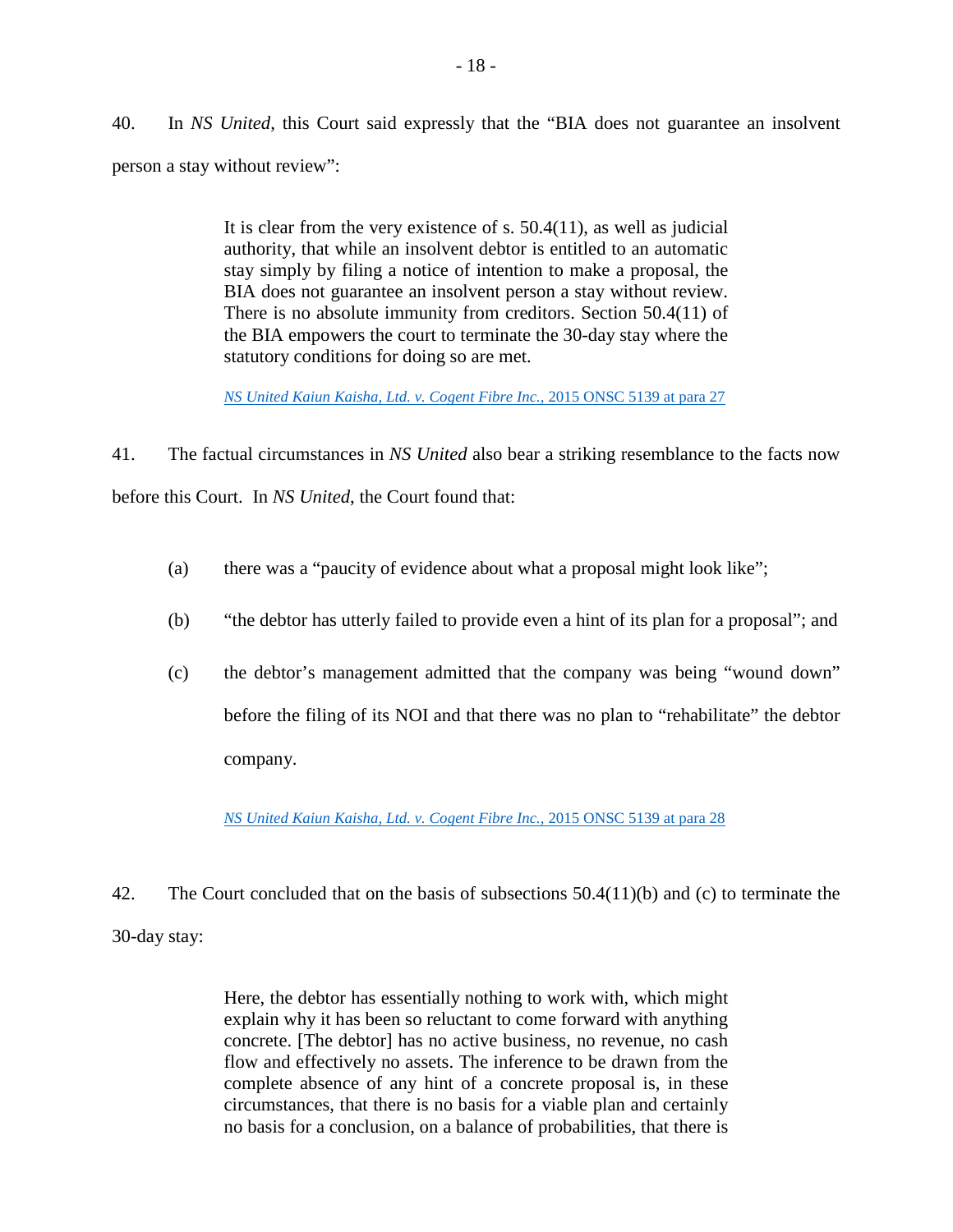likely to be any proposal that would be acceptable to the vetoempowered creditor NS United.

*[NS United Kaiun Kaisha, Ltd. v. Cogent Fibre Inc.](https://www.canlii.org/en/on/onsc/doc/2015/2015onsc5139/2015onsc5139.html)*, 2015 ONSC 5139 at para 35

43. Nassar's evidence and admissions must necessarily lead to the same conclusion as this Court reached in *NS United*. Nassar has given evidence that:

- (a) Utilecredit has "remained a dormant shell company" since 2017;
- (b) Utilecredit has no tangible assets;
- (c) Utilecredit has no employees;
- (d) Utilecredit is an "asset-less shell corporation"; and
- (e) Utilecredit "has not [*sic*] assets with which to defend itself from a lawsuit".

Nassar Affidavit, paras. 12, 13, 28 and 30, Responding Motion Record, Tab 1

44. Based on Nassar's own evidence, Utilecredit has nothing to work with, which suggests it will not be able to put forward any sort of viable plan. Nassar says that he intends to personally fund a proposal to the creditors, but still provides no indication of what that proposal may contain and no reason to suggest why EcoHome – Utilecredit's only secured, "veto-empowered" creditor – would likely accept it.

45. EcoHome will not support any proposal put forward by Utilecredit because it has completely lost confidence in Utilecredit and Nassar as a result of months of stonewalling, a refusal to provide financial information, and the last-minute desperation moves by Utilecredit that are plainly calculated to frustrate and delay the exercise of EcoHome's rights rather than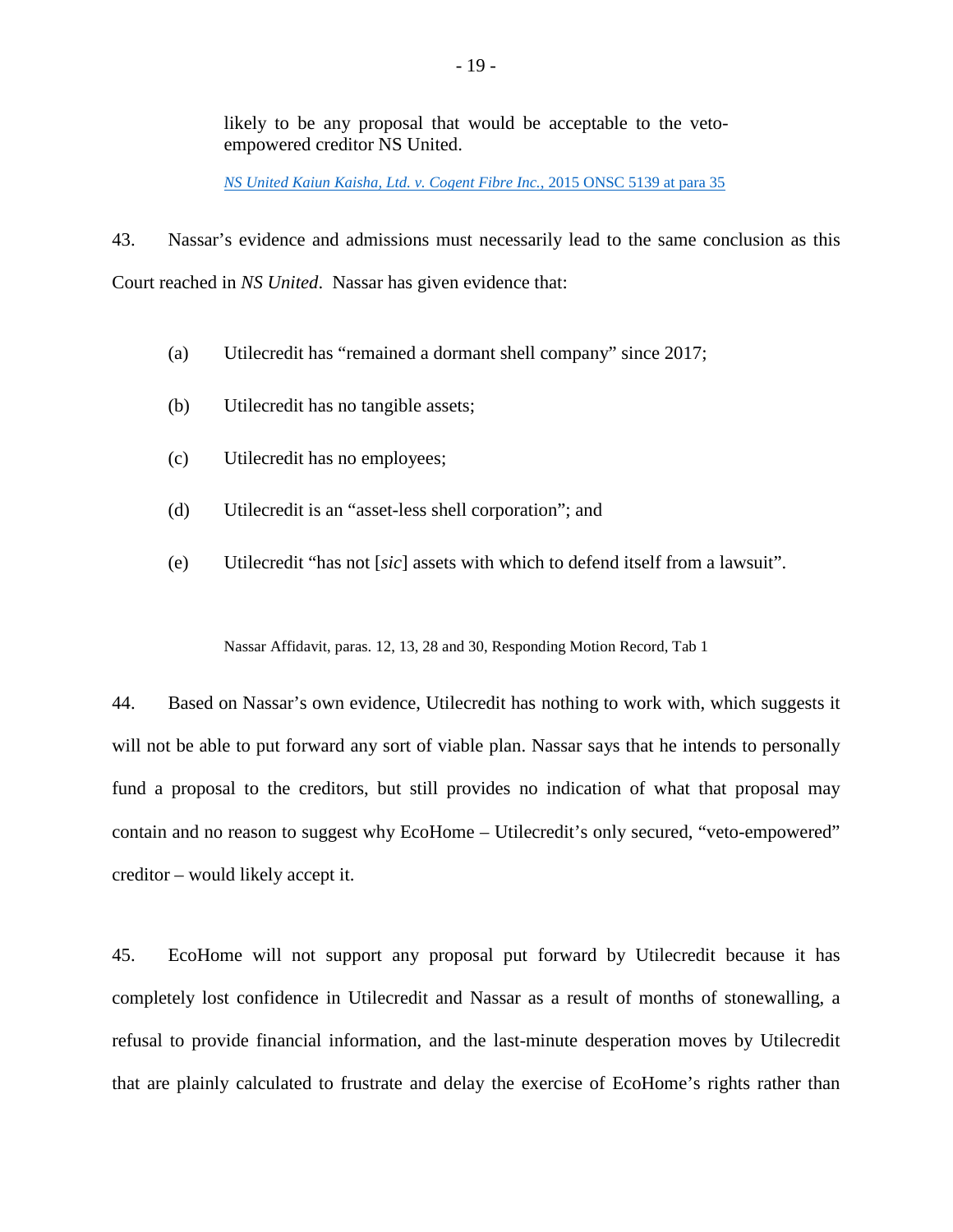advance a consensual resolution to this matter. In short, any proposal from Utilecredit is "doomed to fail".

Second Houlden Affidavit, para. 33, MR, Tab 1, p. 12

46. In addition to subsections 50.4(11)(b) and (c) of the BIA, Utilecredit's proposal should also be terminated because Utilecredit has not acted and is not acting in good faith or with due diligence in accordance with subsection  $50.1(11)(a)$  of the BIA. The NOI was filed 90 days after EcoHome served its Enforcement Notice, and seemingly only in an attempt to thwart its sole secured creditor and sole arm's-length creditor from enforcing upon its security.

47. Nassar indicates he intends to fund a proposal to creditors. EcoHome is effectively the only creditor. Nassar does not need to resort to the BIA proposal provisions to make a settlement offer to EcoHome that could have resolved all matters in issue. Nassar has had months to make a viable proposal to EcoHome and has not done so. He also has not made an offer in the past week during the adjournment. Nassar could still do so in the context of the receivership. In the interim, EcoHome should not be required to incur the expense of monitoring and responding to the NOI proceedings, or sustain the delays in a proposal that can last up to 6 months (something Utilecredit fails to refer to in its materials) where the proceedings are wholly unnecessary and were initiated for an ulterior purpose.

48. It is also clear that Nassar and Utilecredit are not acting in good faith when their response to this Court's May 27 Decision is considered – rather than complying with the letter and spirit of that Order, they took an overtly strained (and incorrect) interpretation of the requirement for them to produce financial information and refused to produce documents, and only produced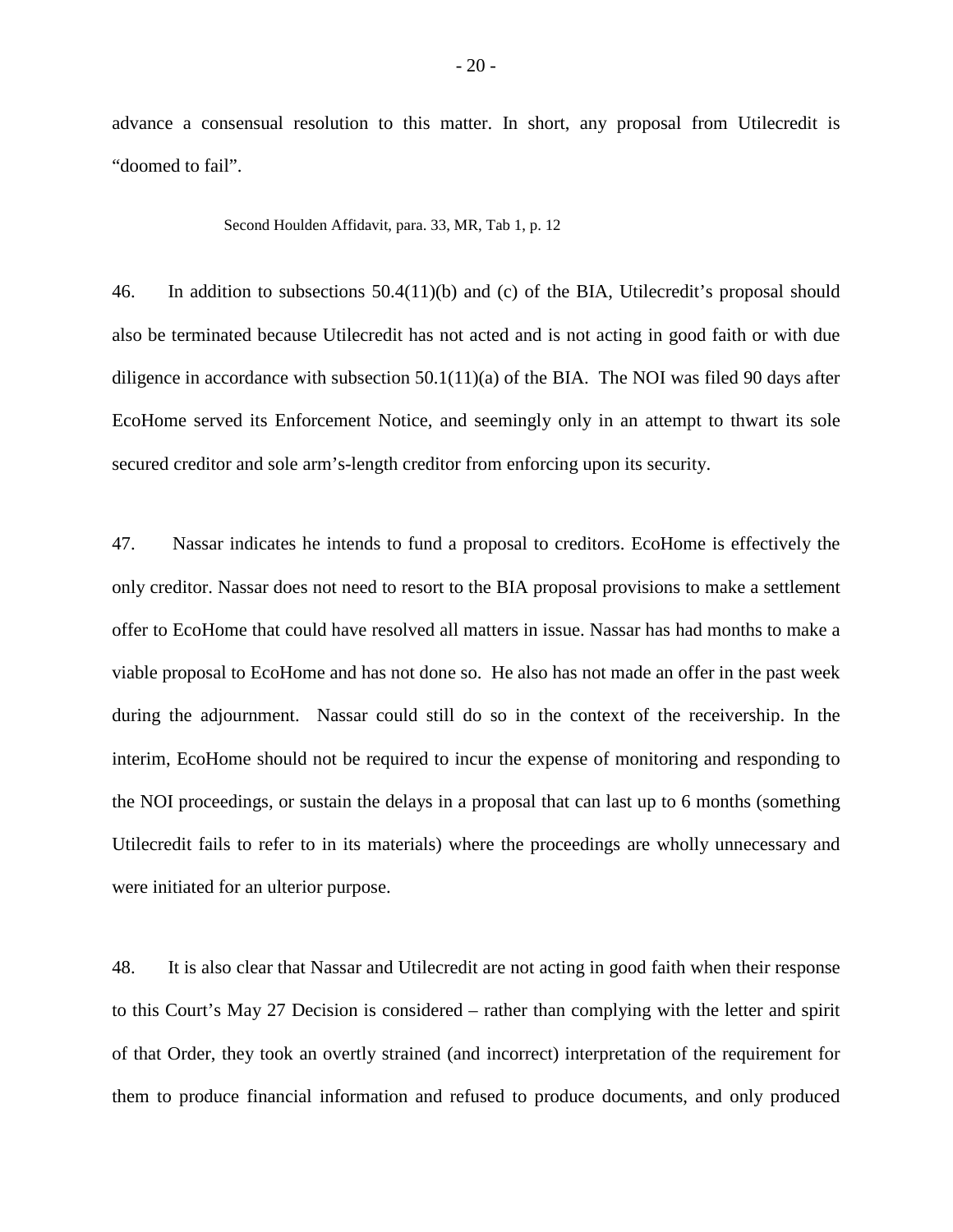high level and redacted financial statements on the eve of the hearing. That conduct is not conduct of a good-faith debtor.

49. In *Janodee Investments Ltd. v. Pellegrini*, Justice Lax lifted the stay of proceedings in respect of a debtor's proposal proceedings on the basis that the debtor was not acting in good faith and with due diligence:

> The last minute nature of the filing of the Notice of Intention is also relevant…This is an abuse of the bankruptcy process and the court should not lend its assistance to it. It is inequitable to continue the stay in circumstances where the creditor has proceeded diligently and in conformity with the court process, while the debtor's conduct is an affront to the process.

> The conduct of [the debtors] is more consistent with a desire to delay and to frustrate the rights of their creditors than with a desire to make serious efforts to resolve their financial difficulties. This does not advance the goals and policies of the BIA. The proposal sections of the BIA are intended to give a debtor some breathing room. They are not intended to create an obstacle course for creditors.

*[Janodee Investments Ltd. v. Pellegrini](https://www.canlii.org/en/on/onsc/doc/2001/2001canlii28455/2001canlii28455.html)*, 2001 CanLII 28455 at paras 34-38 (ONSC)

50. The circumstances in the present case are similar. The Court must not allow Utilecredit and Nassar to continue to make a last ditch NOI filing with no prospects of success to delay and obstruct EcoHome's ability to exercise the enforcement rights it bargained for.

## **D. The Appointment of a Receiver is Just and Convenient**

51. EcoHome does not have any visibility into the financial condition of Utilecredit given Nassar's repeated refusal to provide information to which EcoHome is contractually entitled. This is particularly problematic given that, as Nassar alleges, Utilecredit was set up as a special purpose entity for the purpose of providing EcoHome security.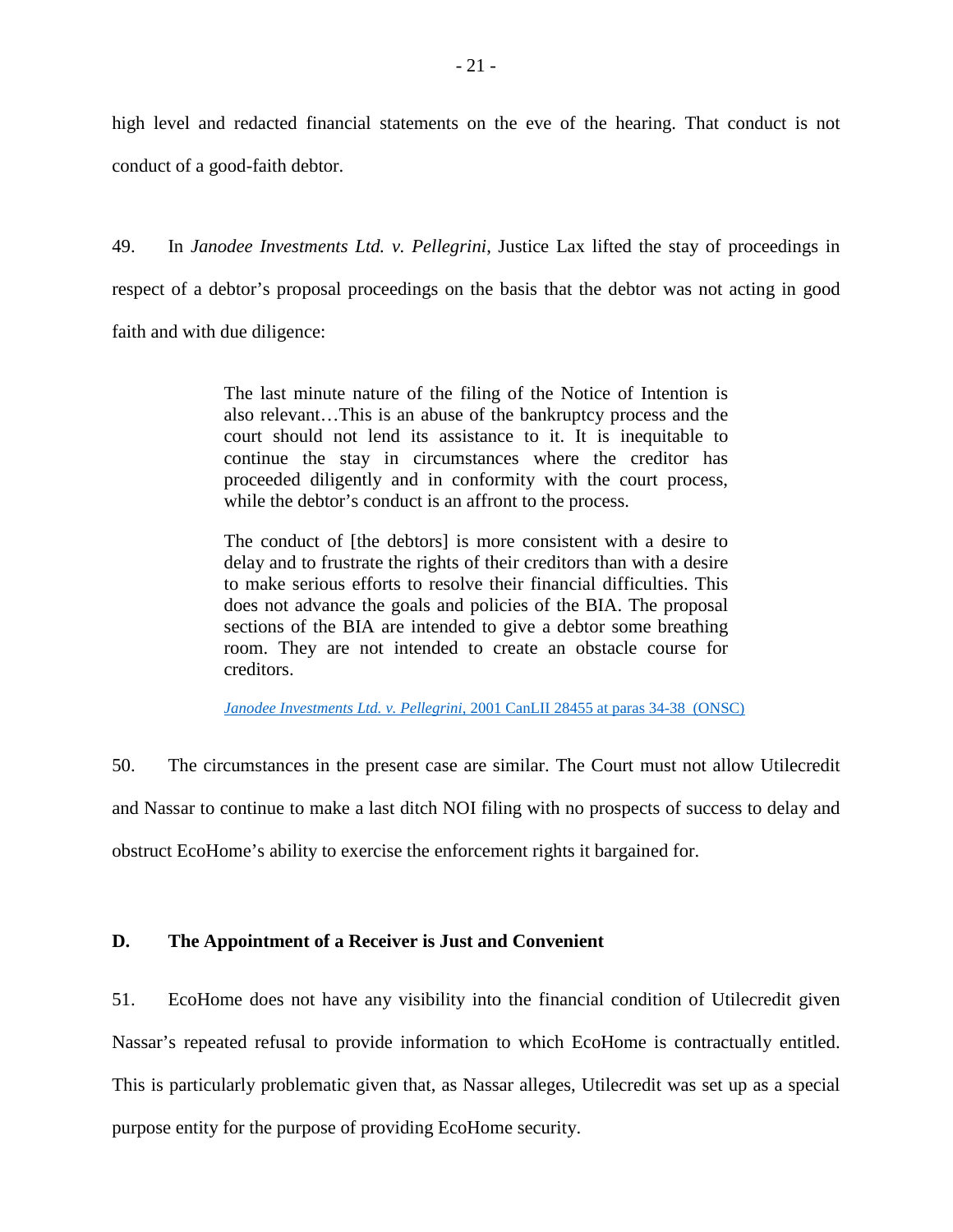52. It will be the role of the receiver to undertake a review of Utilecredit and its assets and past dealings and transactions to determine the extent of Utilecredit's assets and EcoHome's collateral. At a minimum, the collateral available to EcoHome includes the residual value of the Customer Contracts (which the Nassar Affidavit says is an asset of Utilecredit with a minimum value of \$2 million), any claims that Utilecredit (or a receiver of trustee thereof) may have in respect of improper transfers or transfers at undervalue, and the books and records of Utilecredit necessary to review and advance those claims.

53. All of the foregoing assets and potential claims form part of the collateral granted by Utilecredit to EcoHome pursuant to the GSA. It is not open to Utilecredit to now argue that EcoHome is not entitled to the appointment of a receiver because Utilecredit has dissipated all of EcoHome's collateral.

54. By Nassar's own evidence, Utilecredit was paid by EcoHome approximately \$17 million for Customer Contracts. All of that value has seemingly been removed from Utilecredit. A receiver is best placed to determine what has occurred and whether EcoHome's collateral has been improperly dissipated.

55. Nassar asserts that Utilecredit's only remaining asset is its books and records and that EcoHome is seeking the appointment of a receiver to obtain access to the books and records for an improper purpose. Even if Utilecredit's assertion is taken at face value – despite being contradicted by Nassar's own evidence regarding the substantial residual value of the Customer Contracts – there is nothing improper with a secured creditor taking enforcement action to obtain books and records that form part of its collateral.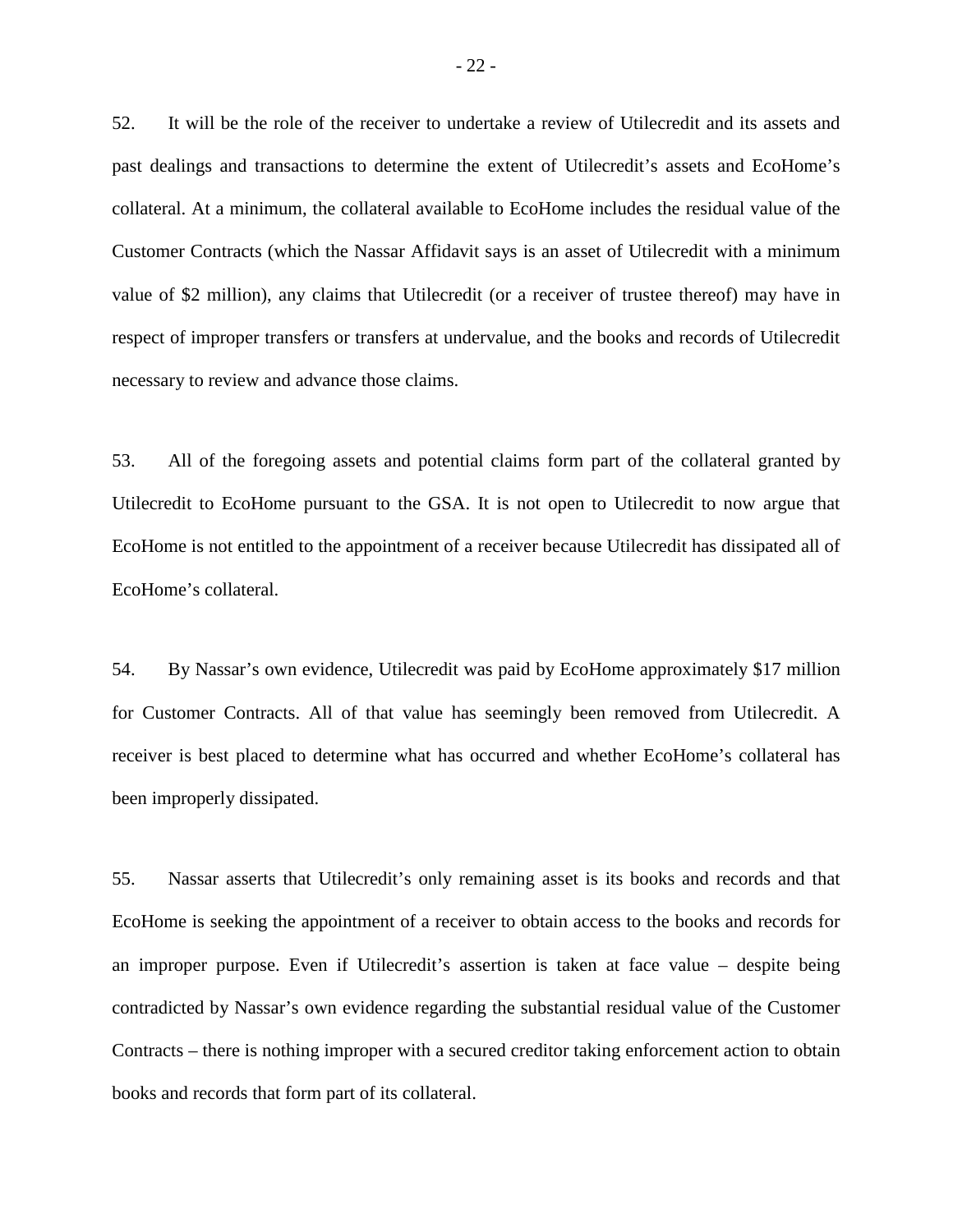56. In *Westernbank Puerto Rico v. Inyx Canada Inc.*, this Court in granting a receivership

order rejected an argument by the debtor company that the creditor was acting improperly in

seeking to enforce its security interest in the debtor's books and records:

It is argued on behalf of the Debtor that even if it appears that the creditor is otherwise entitled to have a receiver appointed, this creditor is disentitled by reason of its motive, which is to examine the Debtor's records for the purpose of conducting a searching review of the business affairs not only of the Debtor but also of other members of the Inyx group of companies, and in particular, in relation to the allegation of fraud in respect of which there is pending litigation in another jurisdiction. It is argued that apart from discovery rights in that litigation, the creditor would not have right of access to relevant documents in the Debtor's hands and that the court ought not to allow the creditor to use its remedies qua creditor of the Debtor to give a discovery advantage to the creditor in the litigation. I do not accept this argument. The fact that there is a possibility that the creditor may uncover evidence of fraud in exercising its rights under the GSA is not grounds to deny the creditor its remedy.

It is normal and proper that the creditor seeks repayment and seeks to ascertain where the Debtor's assets are and, if assets have been disposed of, their location, including assets in the nature of corporate opportunities which might have value. This is not an improper motive whether or not there has been evidence of fraud. Where there is some evidence of diversion of funds and of dishonest conduct as there is here, it is *a fortiori* not improper for the creditor to try to follow the assets by examining the records relative to those issues and to pursue such remedies as are available to it to recover payment.

*[Westernbank Puerto Rico v. Inyx Canada Inc.](https://www.canlii.org/en/on/onsc/doc/2007/2007canlii36084/2007canlii36084.html)*, 2007 CanLII 36084 at paras. 30 and 31

57. The proposal process is a "debtor-in-possession" regime that would enable Nassar to remain in control of Utilecredit for at least another 30 days (and up to six months) despite the fact that EcoHome has completely lost confidence in Nassar as a result of his obfuscation and lack of forthrightness. The continuation of the proposal process would force EcoHome to suffer further delay and costs in circumstances where it is the only party with an economic interest in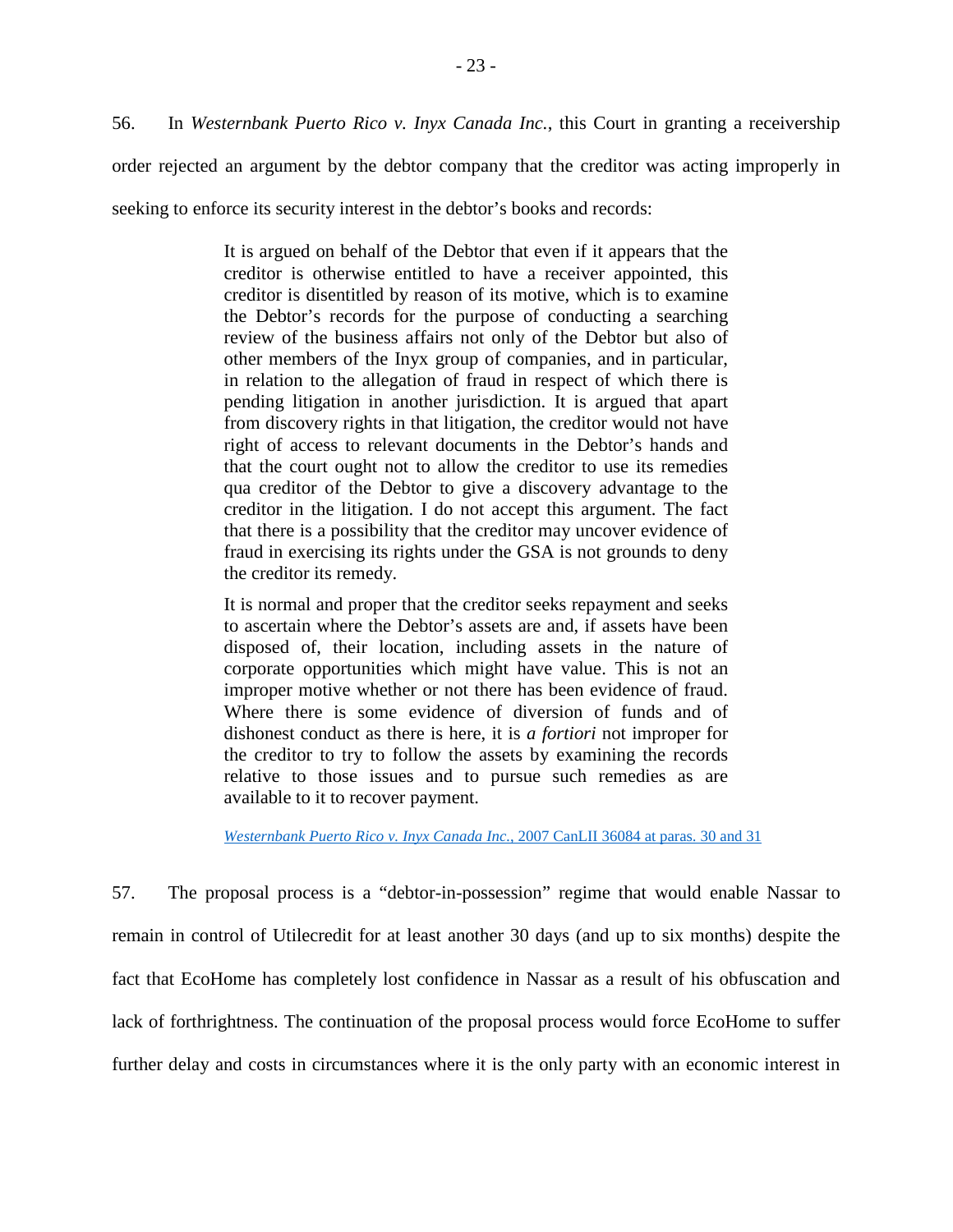the debtor's estate and is strenuously opposed to that process. The continuation of the NOI proceedings is a transparent abuse of process that should not be countenanced by this Court.

58. Lastly, Utilecredit repeatedly suggests that there is "another process" that is "just as good" as a receivership and therefore the Court should not grant a receivership. That is not the appropriate paradigm or analysis – a proposal process is not aimed at protecting a debtor's assets (including claims) for the benefit of the secured creditors. It is fundamentally a different process and not functionally equivalent to a receivership. The BIA recognizes this by allowing a secured creditor to continue its enforcement efforts unless a proposal is filed during the 10-day notice period.

### **V. CONCLUSION AND ORDER REQUESTED**

59. Despite Utilecredit's attempts to muddy the waters, the facts of this case are clear. EcoHome is a secured creditor of Utilecredit and is currently owed more than \$1.5 million. Utilecredit is insolvent and has no ability to repay the indebtedness. EcoHome has security over all assets and property of the Debtor pursuant to the GSA and the contractual right to appoint a receiver. EcoHome delivered its BIA Enforcement Notice more than 90 days ago and has given Utilecredit ample time to develop a consensual proposal acceptable to EcoHome. Utilecredit has been unable or unwilling to do so and has instead resorted to last minute procedural tricks in an attempt to frustrate EcoHome's enforcement rights.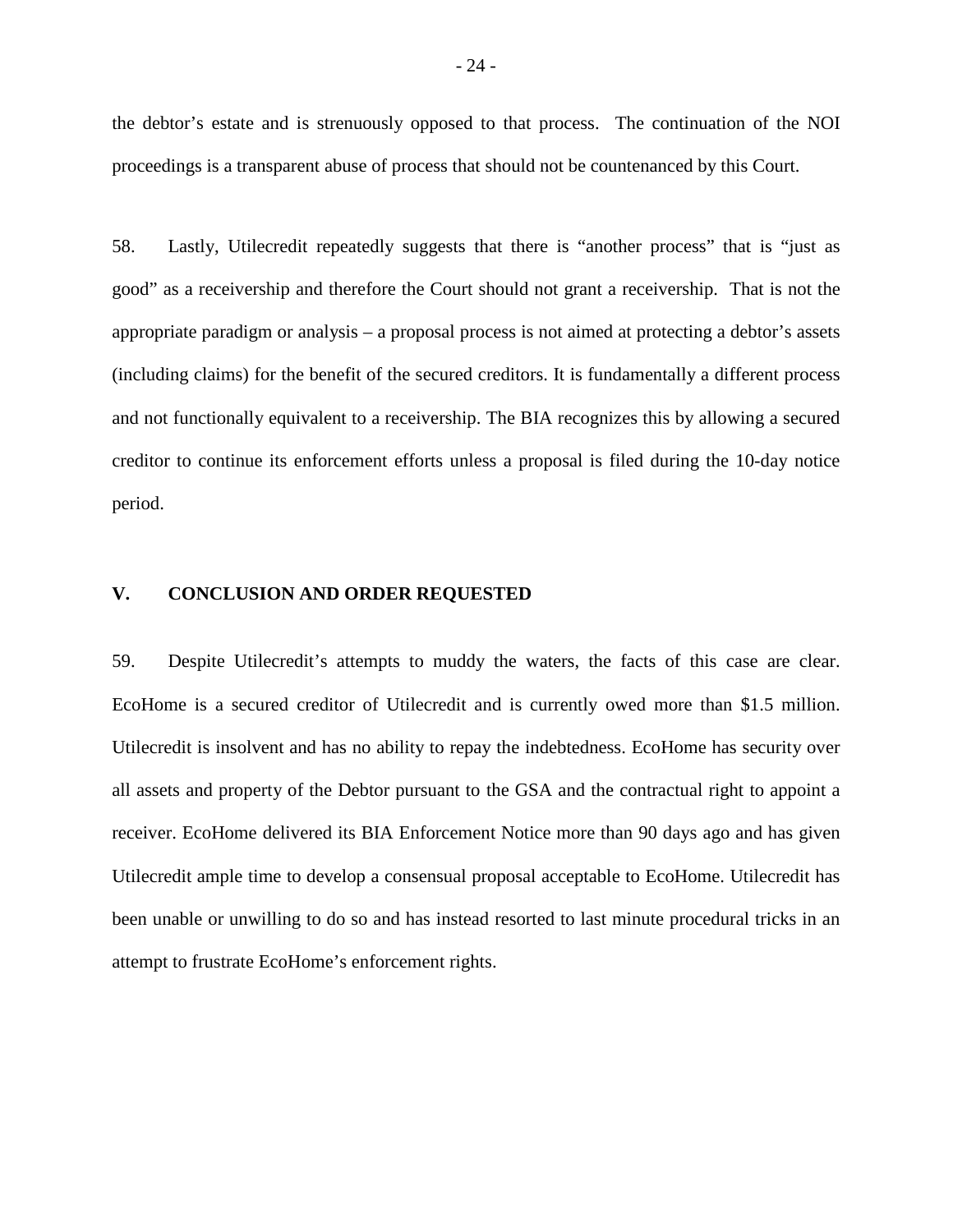60. In the circumstances of this case, the appointment of a receiver over the assets and property of Utilecredit is just, convenient and appropriate. The Applicant requests that this Court issue an Order substantially in the form attached at Tab 3 to the Application Record.

### **ALL OF WHICH IS RESPECTFULLY SUBMITTED**

Michel Wich

June 4, 2020 **Goodmans LLP**

## **GOODMANS LLP**

Barristers & Solicitors Bay Adelaide Centre 333 Bay Street, Suite 3400 Toronto, ON M5H 2S7

# **Jason Wadden LSO# 467575M**

*jwadden@goodmans.ca*  **Michael Wilson LSO# 64674O**  *mwilson@goodmans.ca* Tel: 416.979.2211 Fax: 416.979.1234

Lawyers for the Plaintiff/Moving Party, EcoHome Financial Inc.